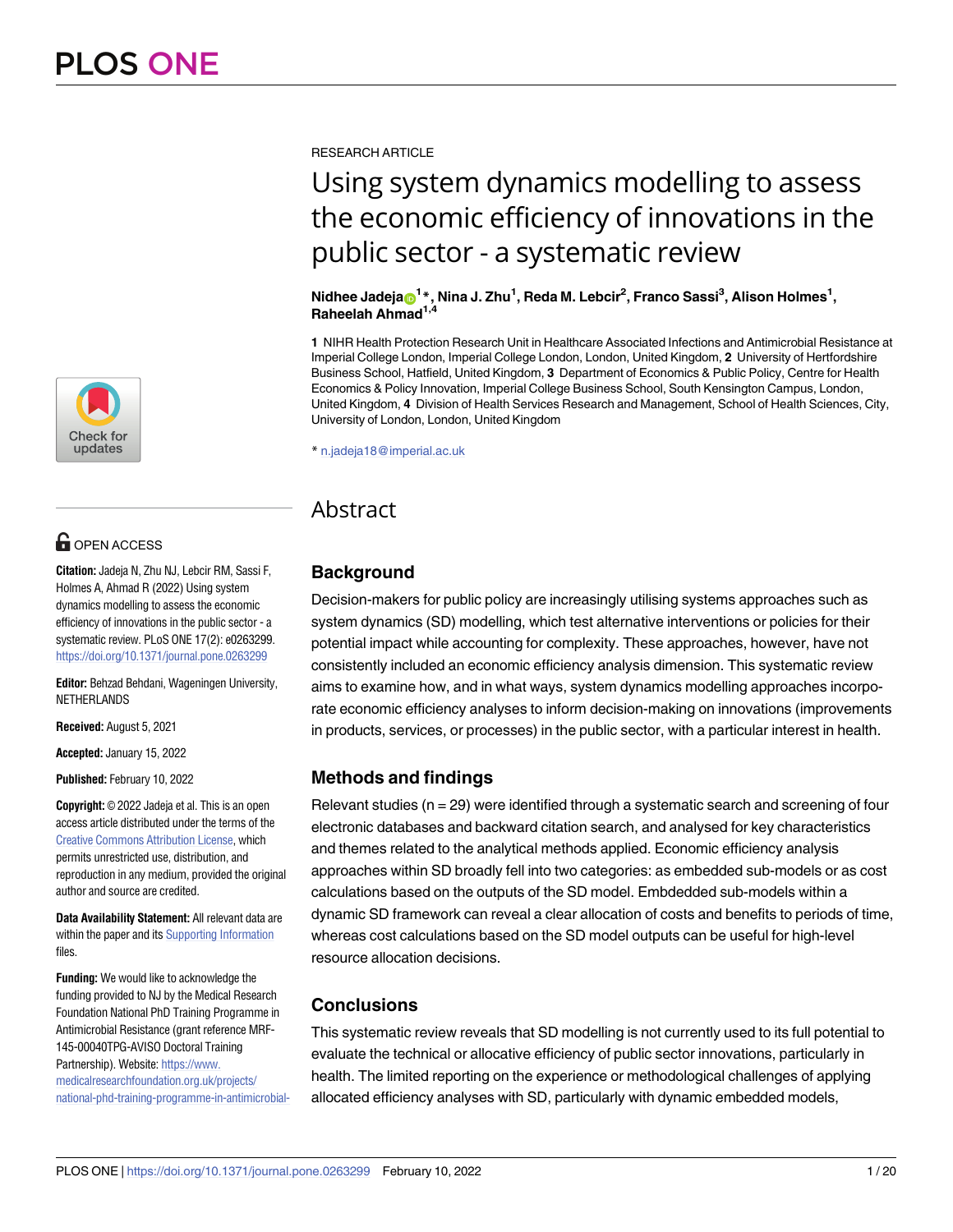<span id="page-1-0"></span>[resistance-research](https://www.medicalresearchfoundation.org.uk/projects/national-phd-training-programme-in-antimicrobial-resistance-research) The support of Economic and Social Research Council (ESRC) (grant reference ES/P008313/1) as part of the Antimicrobial Cross Council initiative supported by the seven UK research councils, and also the support of the Global Challenges Research Fund, is gratefully acknowledged. Websites: <https://esrc.ukri.org/> and [https://www.ukri.org/our-work/collaborating](https://www.ukri.org/our-work/collaborating-internationally/global-challenges-research-fund/)[internationally/global-challenges-research-fund/](https://www.ukri.org/our-work/collaborating-internationally/global-challenges-research-fund/) We would also like to acknowledge the National Institute for Health Research Health Protection Research Unit (NIHR HPRU) in Healthcare Associated Infections and Antimicrobial Resistance at Imperial College London in partnership with Public Health England (PHE) in collaboration with Imperial Healthcare Partners, University of Cambridge and University of Warwick (grant reference NIHR200876). Website: [https://www.](https://www.nihr.ac.uk/explore-nihr/specialties/public-health-and-prevention.htm) [nihr.ac.uk/explore-nihr/specialties/public-health](https://www.nihr.ac.uk/explore-nihr/specialties/public-health-and-prevention.htm)[and-prevention.htm](https://www.nihr.ac.uk/explore-nihr/specialties/public-health-and-prevention.htm) AH is a National Institute for Health Research (NIHR) Senior Investigator (grant reference NF-SI-0617-10176). RA is supported by a National Institute for Health Research (NIHR) Fellowship in knowledge mobilisation at the NIHR HPRU in Healthcare Associated Infection and Antimicrobial Resistance (grant reference KMRF-2015-04-007). The views expressed in this article are those of the author(s) and not necessarily those of the NHS, the National Institute for Health Research, or the Department of Health and Social Care. Website: <https://www.nihr.ac.uk/> The funders had no role in study design, data collection and analysis, decision to publish, or preparation of the manuscript.

**Competing interests:** The authors have declared that no competing interests exist.

hampers common learning lessons to draw from and build on. Further application and comprehensive reporting of this approach would be welcome to develop the methodology further.

## **1. Introduction**

Complex global problems such as climate change or antimicrobial resistance need innovation to shape impactful policies, systems, and services. As the current Covid-19 crisis reveals, the public sector plays a critical role in steering change to tackle the world's most wicked problems; it is the only actor with the necessary legitimacy and resources to do so [[1](#page-16-0)]. The world's public sectors face acute fiscal and effectiveness pressures to tackle major challenges, it is therefore essential to ensure that policies represent good value for money. Innovation in the public sector refers to the implementation of a new or significantly changed product, which could be a good, service, or process, which can include production or delivery, organisation, and marketing processes [\[2\]](#page-16-0). Ex-ante simulation modelling of innovations in the health sector can help guide decision-makers, providing insight into how scenarios of different public sector innovations might play out in real-world settings. The notion of innovation has positive connotations attached to it, but a simulation model can reveal whether it creates any desired impacts or even possibly deleterious ones.

#### **1.1. Using system dynamics to model complex public sector problems**

Systems science approaches are increasingly being used to shape public sector innovations as they recognise [[3](#page-16-0), [4](#page-16-0)] the complexity of systems and mitigate the limitations of reductionist analytic modelling methods used to analyse these problems. Gault (2018) makes the case for a systems approach to analysing innovation in the public sector, recognising the potentially farreaching impacts of actions beyond one specific sector and as a basis for developing more comprehensive policies [[2](#page-16-0)]. In 2006 the United States Biomedical Advanced Research and Development Authority (BARDA) utilised a public health systems science approach to plan for pandemic influenza [\[5\]](#page-16-0). System Dynamics (SD) modelling is one such systems science approach that was originally developed in management science to represent and explain complex behaviours in a system such as patterns of non-linearity, externalities, and counterintuitive outcomes [[6\]](#page-16-0). It uses computer simulation models to help address problems in complex systems and test alternative policies and scenarios in a systematic way [\[7\]](#page-16-0). SD tools such as causal loop diagrams (CLDs) and stock-flow diagrams (SFDs), are used to capture the non-linear mechanisms of a complex system [\[8\]](#page-16-0). These diagrammatic tools map the feedback structures and show how the system is dynamically influenced by the interactions of all variables [\[9](#page-16-0)].

Within the suite of systems methodologies, SD offers additional capabilities for informing intervention design and policy-making in comparison to soft systems methodologies by integrating qualitative and quantitative elements to represent soft behavioural variables, and engaging decision-makers in the process of testing policies or intervention strategies based on real-world circumstances [\[5,](#page-16-0) [10\]](#page-16-0). Qualitative approaches, including interviews and focus groups, can help elucidate key causal influences and factors in responding to a problem [\[11\]](#page-16-0). The participatory approach to model building in SD which engages stakeholders throughout the process ensures that real-world circumstances are taken into account. It enables organizational learning, aims to align stakeholder understanding of the underlying cause of and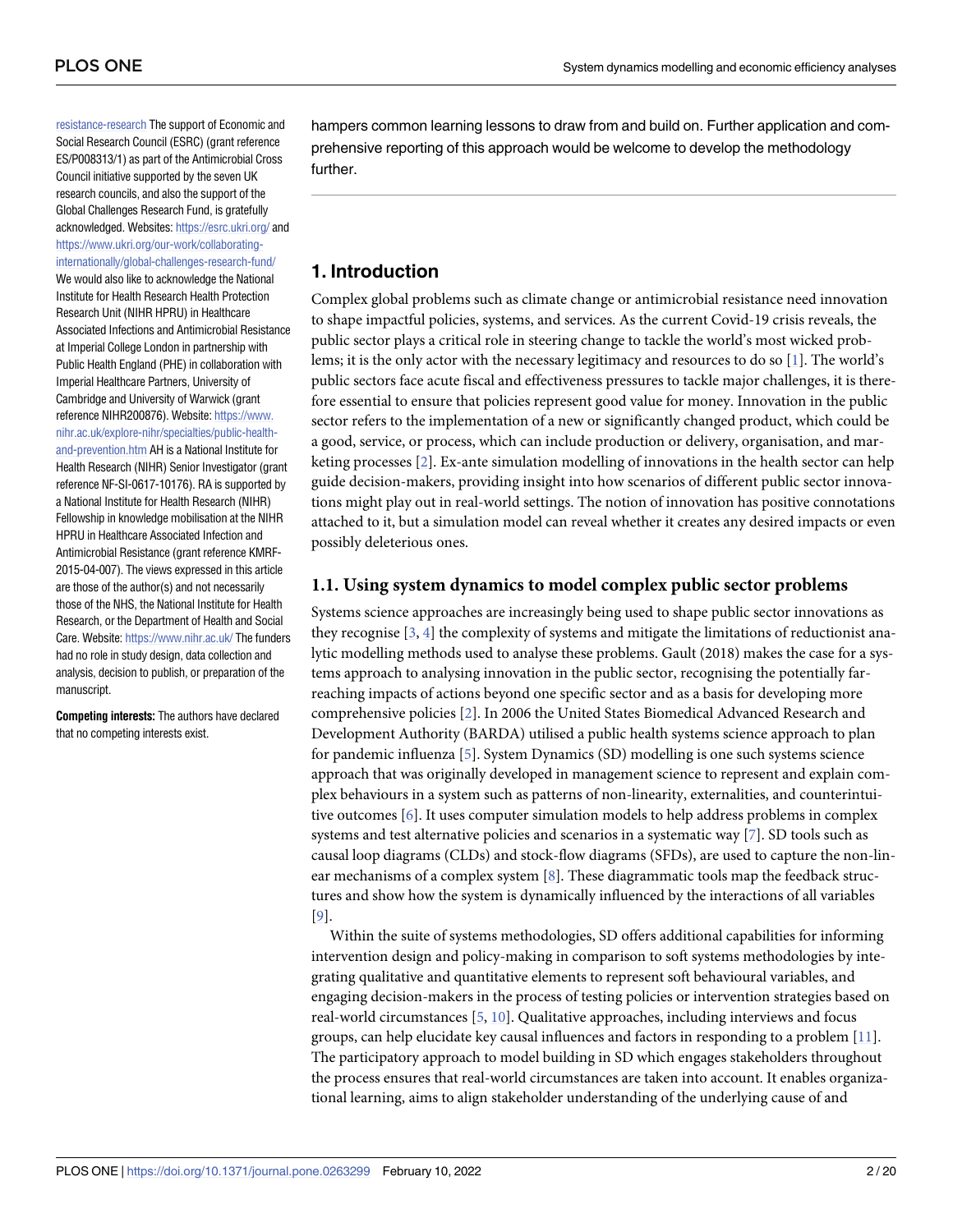<span id="page-2-0"></span>potential solutions to a problem, and facilitates consensus on the course of action and eventual policy adoption [\[12,](#page-16-0) [13\]](#page-16-0). SD has been gaining importance in informing health sector innovations as it can address common challenges in traditional approaches to policy-making, such as policy resistance, where actions triggered as a result of a policy undermine the policy or even exacerbate the original problem  $[14-17]$  $[14-17]$  $[14-17]$ . Public sector resources however are finite and it is unclear how SD modelling has incorporated economic efficiency analyses, which provides crucial insight for policymakers in their decision-making.

#### **1.2. The value of economic efficiency analyses for decision-making**

Economists usually distinguish between two types of efficiency: technical and allocative efficiency. Technical efficiency refers to maximising activities or outcomes from a fixed set of resources, while allocative efficiency is concerned with directing resources to their most pro-ductive use to achieve the best overall benefits [\[18,](#page-17-0) [19\]](#page-17-0). Economic efficiency analyses, such as cost-effectiveness or cost-utility studies, compare options by their resource needs and subsequent benefits [\[20\]](#page-17-0). Economic efficiency analyses meaningfully contribute to health sector decisions by helping to set priorities and cost-effective plans, identifying the best ways of achieving strategic objectives, and providing insight on returns on investment [[21](#page-17-0)]. Economic efficiency evaluations are an established practice in helping to inform public health sector decisions, however, on their own they typically represent a static snapshot of the situation rather than the shifting cost and benefit dynamics in the system over time [\[22,](#page-17-0) [23](#page-17-0)].

#### **1.3. Aim and objectives**

The aim of this systematic review was to examine and describe the range and nature of economic efficiency analyses in SD studies to understand how the shifting cost and benefit dynamics in the system have been evaluated for public sector innovations for complex problems. There was a particular interest for this review in the health sector, given the complex nature of health sector challenges and need for efficient use of resources. The specific objectives were to 1) Determine the policy target level (macro, meso, or micro level) for which the analysis has been conducted, 2) Compare approaches for how economic efficiency analyses have been incorporated with SD, and 3) Evaluate the quality and completeness of reporting of the economic efficiency analyses and SD modelling using the Consolidated Health Economic Evaluation Reporting Standards (CHEERS) checklist and Rahmandad and Sterman's guidelines for reporting for simulation-based research in social sciences [[24](#page-17-0), [25](#page-17-0)].

## **2. Method**

A systematic search was conducted to identify articles published from 1st January 1999 to 1<sup>st</sup> June 2021 from the *Scopus*, *Medline*, *EMBASE*, *Web of Science* and *Econlit* databases using the search terms indicated in S1 [Table](#page-15-0). All the databases were last searched on the  $10^{th}$  June 2021. The review was limited to the past 22 years so as to reflect recent developments and current applications of SD. For both *Medline* and *EMBASE*, both keywords and MeSH terms were used. To further identify relevant articles, backward citation searches of two recent systematic reviews of SD modelling and health were conducted [\[17,](#page-17-0) [26,](#page-17-0) [27\]](#page-17-0). Only papers in English were included. Papers eligible for inclusion were those that described applications of an economic efficiency analysis in SD modelling to support a public sector decision-making process at any level of government and in any sector, to gain insights into the methodological approach itself. Studies excluded at both the title and abstract screening and full text screening were conference proceedings, those that did not use SD to assess the allocative efficiency between two or more policy options for a public sector, and those that were not available in the public domain.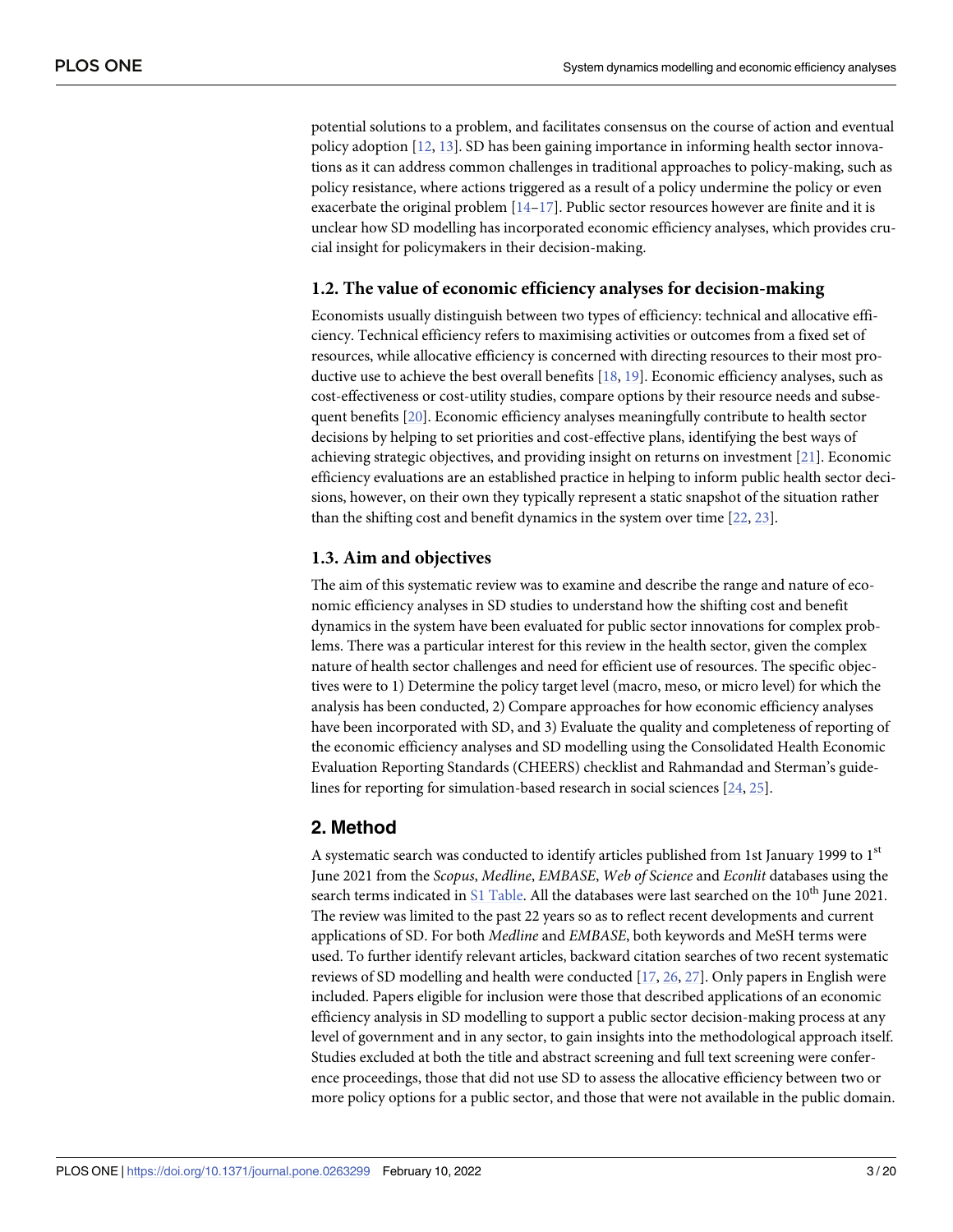<span id="page-3-0"></span>An example of a study that might appear to have met the inclusion criteria, but which was excluded is the study by Fontoura et al., which evaluated the impact of the existing Brazilian Urban Mobility Policy (BUMP) in the urban transport system, but did not involve an economic allocative efficiency analysis with SD to compare between two or more policy options [\[28\]](#page-17-0). Another example is the study by Lam and Mercure, which analyses which policy mixes are best for decarbonising passenger cars across five countries, assessing both the policies' effectiveness in achieving emissions reductions and their cost-effectiveness in doing so [[29](#page-17-0)]. This study was excluded as it did use System Dynamics modelling. Two reviewers (NJ and NJZ) independently screened all the study titles and abstracts and a third reviewer (CA) independently screened a randomised sample of 25% of the records using the software platform Covidence. Disparities were resolved through discussion to reach consensus. Following screening, two reviewers (NJ and NJZ) independently screened the full text of all manuscripts for inclusion into the review. The third reviewer (CA) independently screened a random sample of 25% of the studies. The detailed assessment of included studies was initially performed by one author (NJ) and reviewed by another author (RA). Once again, disparities were resolved through discussion and consensus. The reporting of this systematic review is in line with the Preferred Reporting Items for Systematic Reviews and Meta-Analyses (PRISMA) guidelines (please see S2 [Table](#page-15-0) for checklist) [\[30\]](#page-17-0).

The quality and completeness of reporting of the economic efficiency analyses and SD modelling were examined in order to identify key themes related to the specific analysis methods applied, type of public sector innovation, and limitations associated with the approach. Although the specific economic efficiency analyses and overall model objectives of the studies vary significantly given the differing sectors, there are well-accepted guidelines for good modelling practices that the studies can be assessed against. The Consolidated Health Economic Evaluation Reporting Standards (CHEERS) checklist, which provides guidance on good reporting practices in health economic evaluations, was adapted to assess the quality of reporting of the economic efficiency evaluations [\[24\]](#page-17-0). While the CHEERS checklist was developed for health economics evaluations specifically, it is largely applicable to economic evaluations more broadly, and thus was suitable as a benchmark/quality standard for which to assess the studies against. It includes analysis criteria such as target level of decision-making for policy, reporting of analytical methods, type of intervention or policy, limitations, and data sources. The quality and completeness of reporting of the SD model was assessed using Rahmandad and Sterman's guidelines for reporting for simulation-based research in social sciences, which were developed to address the general lack of reporting guidelines in simulationbased research in the social sciences to facilitate the reproducibility of the simulation models [\[25\]](#page-17-0). The guidelines distinguish between factors essential for the reproduction of research and those that practice transparency, and only relevant guidelines were adapted and applied for this analysis and incorporated into the synthesis table referred to above. These include general visualisation guidelines, model reporting requirements, and simulation experiment reporting. Rahmandad and Sterman's guidelines are more process-oriented and the CHEERS checklist is more focused on outcomes reporting; in this way they are a complementary set of criteria against which to evaluate the completeness of reporting of the studies.

The studies were also classified according to Windrum's conceptualization of the six different types of public sector innovations, to understand where SD and economic evaluation has been applied [\[31\]](#page-17-0):

- 1. Services innovation–described as "new or altered service features and design"
- 2. Service delivery innovation–described as "new or altered ways of delivering services or interacting with citizens"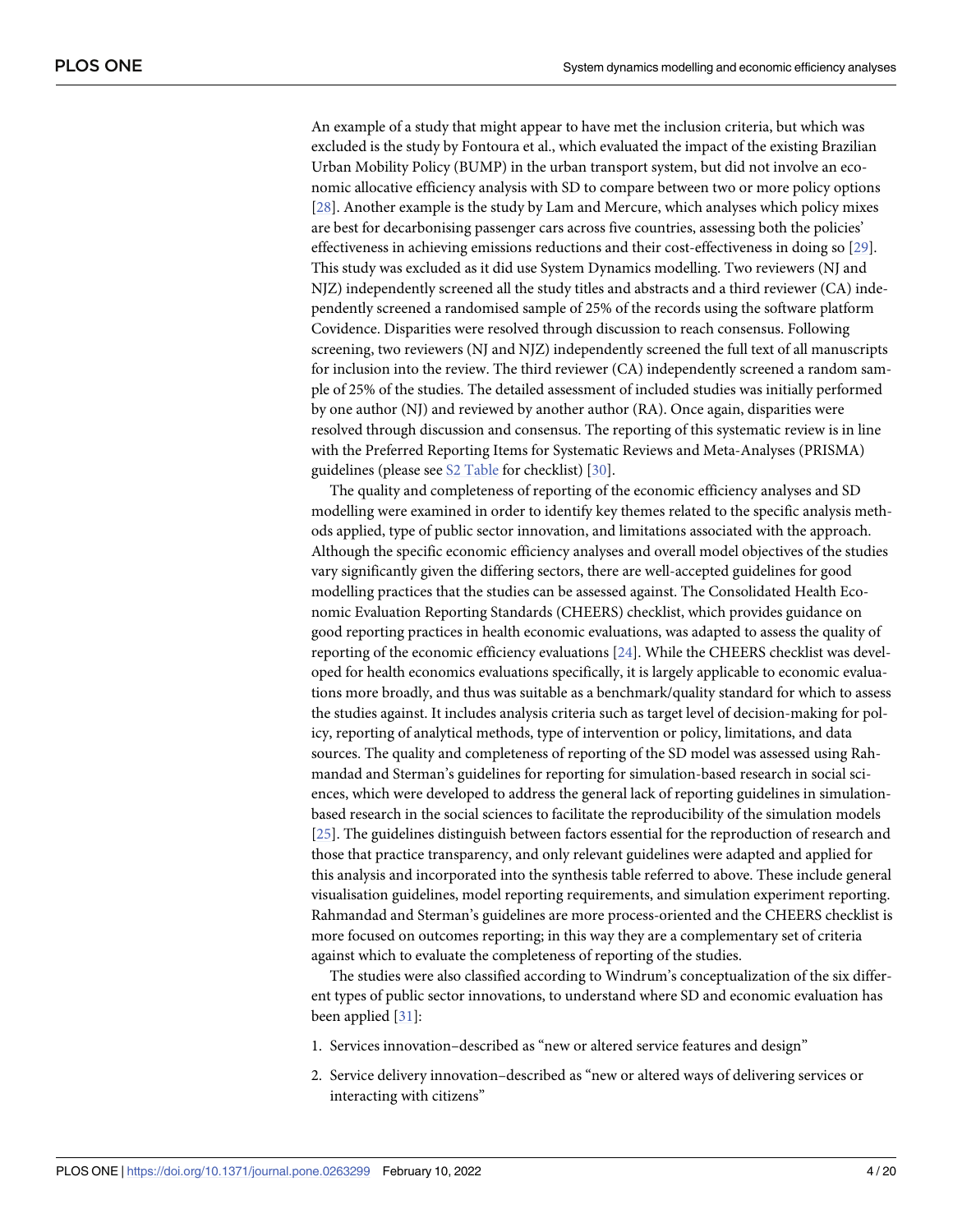- <span id="page-4-0"></span>3. Administrative or organisational innovation–described as "new or altered organizational methods in public sector practices, workplace organization or external relations, increasing public sector's performance by reducing administrative/transaction costs, improve workplace satisfaction, etc."
- 4. Conceptual innovation–described as "the development of new world views that challenge assumptions that underpin existing service products, processes and organizational forms"
- 5. Policy innovation–described as "to change the thought or behavioural intentions associated with a policy/new or altered missions, objectives, strategies and rationales"
- 6. Systemic innovation–described as "new or improved ways of interacting with other organizations and knowledge bases"

The review protocol, template data collection forms, and data extracted are available upon request.

### **3. Results**

#### **3.1. Study selection**

[Fig](#page-5-0) 1 below summarises and describes the screening and checking process for final analysis and review. In total 6,608 records were identified through searching the databases. After removing duplicates and conducting backward citation searches, 4, 792 titles and abstracts were screened. From those screened, 101 full text articles were screened for eligibility and 29 studies were finally included for analysis.

## **3.2. General characteristics**

[Table](#page-6-0) 1 provides a summary of the general characteristics of the selected studies. Most of the studies ( $n = 19$ ) were conducted in the latter half (2011–2021 of the review's twenty-two year time period, which suggests an increasing need and recognition of SD to evaluate the cost aspects of public sector innovations. All the studies conducted a systematic analysis of the problem, and then used simulation to model to test the impacts of various innovation options.

#### **3.3. Policy target level and geography**

One of the aspects examined was the target level of the public sector innovation, which was classified as either macro (national), meso (regional, municipal), or micro (hospital, ICU unit) level ([Fig](#page-10-0) 2). Seventy-six percent of the studies addressed innovations at the macro level, and four studies addressed innovations at the meso level. Ahmad et al. evaluated the policy of raising the legal smoking age at both the macro (i.e. in the USA) and meso (regional, i.e. in California) level through two separate published analyses, as tobacco control policies can be mandated at both the national and state levels in the USA [\[32,](#page-17-0) [33\]](#page-17-0). Three studies used economic efficiency analysis with SD to inform decision-making at the micro level. Mahmoudian-Dehkordi and Sadat (2017), for example, compared intensive care units (ICU) versus step-down or intermediate care unit (IMCU) capacity expansion in hospitals [\[34\]](#page-17-0). In terms of geography, twelve of the study settings were focused on the USA, with four studies focused on a low- and middle-income country setting.

#### **3.4. Type of public sector and innovation**

The studies used SD to inform decision-making across a number of different sectors, which included health  $(n = 20)$ , transport  $(n = 3)$ , climate  $(n = 1)$ , water  $(n = 3)$ , housing  $(n = 1)$ , and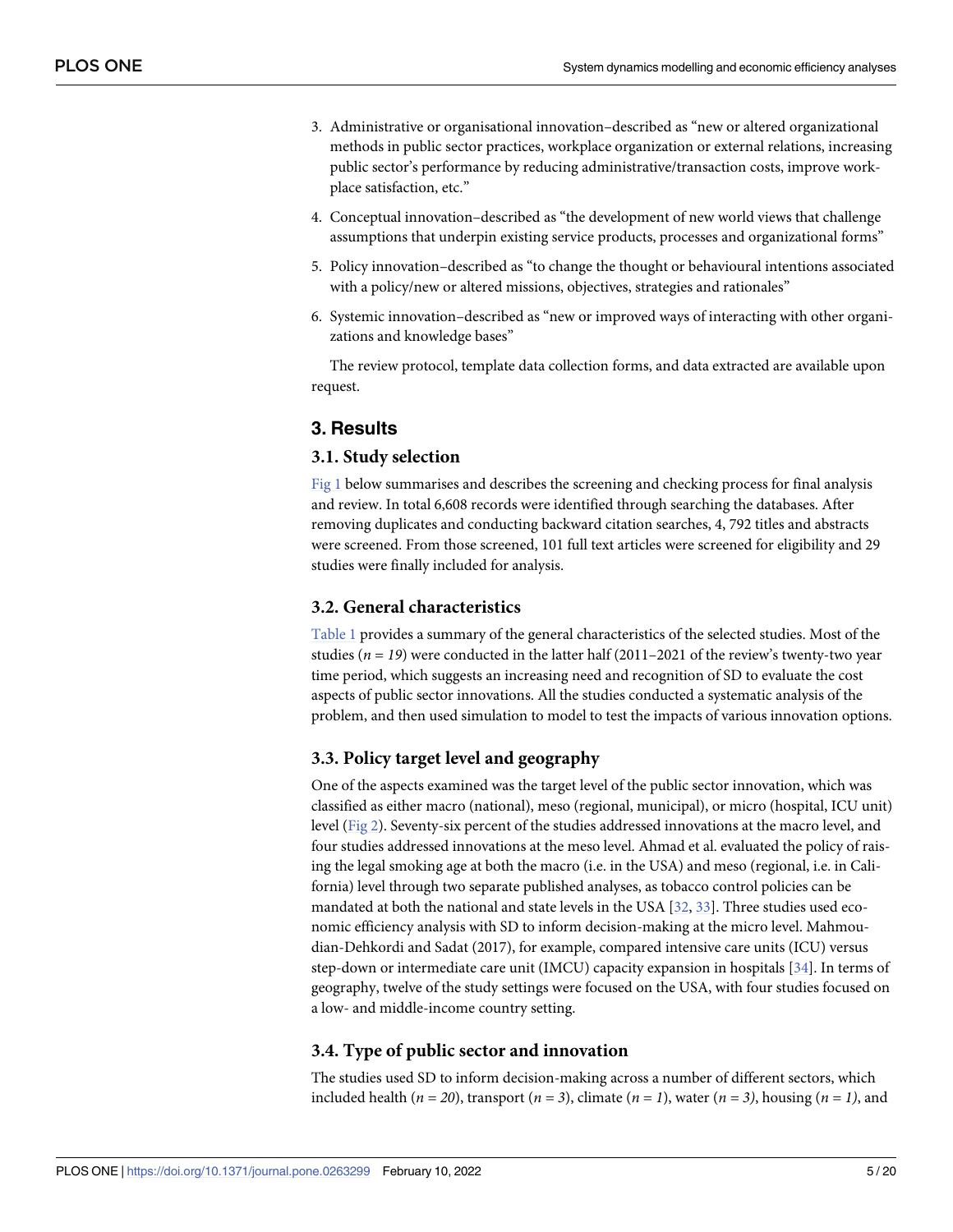<span id="page-5-0"></span>

#### **[Fig](#page-4-0) 1. Selection process and results.**

#### <https://doi.org/10.1371/journal.pone.0263299.g001>

energy  $(n = 1)$  sectors [\(Fig](#page-10-0) 3). Within health, the innovations being evaluated focused on both infectious and non-communicable diseases (NCDs), with Kivuti-Bitock's evaluation of HPV vaccination and cervical cancer screening interventions in Kenya spanning both [[35](#page-17-0)]. Countries around the world are facing increasing populations affected by ageing-associated diseases and conditions, and many of the studies in this review in the health sector examined the question decision-makers face regarding the balance between chronic disease prevention and management strategies. For example, Ansah et al. explored the health impact, costs, and cost savings of upstream and downstream interventions on the future number of chronic kidney disease and dialysis care patients in Singapore by 2040 [\[36\]](#page-17-0). Similarly, Sluijs et al. developed an SD model for policy-makers to understand and assess the impact and cost-effectiveness of lifestyle intervention programs on type 2 diabetes in the Netherlands [[37](#page-17-0)]. A heterogenous mix of public sector innovation types were evaluated across the studies. According to Windrum's typology, twenty studies evaluated policy innovations. These included a raising of the legal smoking age [[32](#page-17-0)], reductions in CO2 emissions [[38](#page-18-0), [39\]](#page-18-0), and regulations on groundwater aquifer use  $[40]$  $[40]$  $[40]$ . All of the studies evaluating services innovation (n = 2) or service delivery innovation  $(n = 11)$  or both  $(n = 1)$  were in the health sector. These included expanded provision for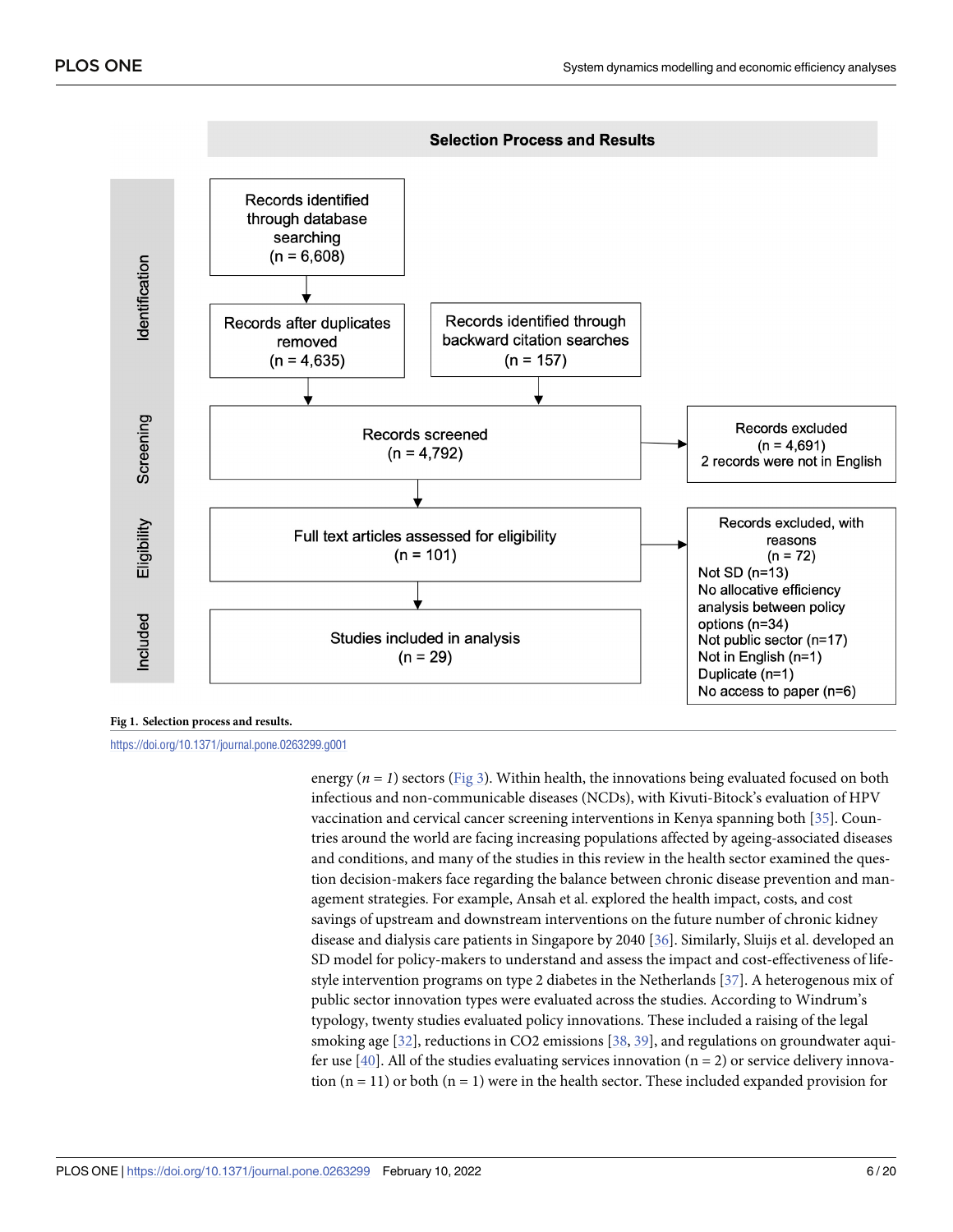|                                                  | General enaracteristics of sciected studi |                                          |                                                                                                                                                                                                                                                                                                                                                                                |                                                                             |                                                                                                                                                                                                                                                                                                                     |
|--------------------------------------------------|-------------------------------------------|------------------------------------------|--------------------------------------------------------------------------------------------------------------------------------------------------------------------------------------------------------------------------------------------------------------------------------------------------------------------------------------------------------------------------------|-----------------------------------------------------------------------------|---------------------------------------------------------------------------------------------------------------------------------------------------------------------------------------------------------------------------------------------------------------------------------------------------------------------|
|                                                  | Author, year                              | <b>Setting</b>                           | Study objective                                                                                                                                                                                                                                                                                                                                                                | <b>Public Sector Innovation</b><br><b>Type and Target Level</b>             | Economic Efficiency Analysis &<br>Finding                                                                                                                                                                                                                                                                           |
|                                                  | Ahmad, 2009                               | California, USA                          | To evaluate of the cost-effectiveness of<br>raising California state's legal smoking<br>age to 21.                                                                                                                                                                                                                                                                             | Policy Innovation, Meso-<br>level                                           | Cost-effectiveness analysis.<br>The policy would generate no net costs,<br>saving \$24 billion over 50 years with a<br>gain of 1.47 million QALYs compared to<br>status quo.                                                                                                                                        |
| Sector<br>Health<br>2009<br>2005<br>2020<br>2019 | Ahmad, 2005                               | <b>USA</b>                               | To estimate how a national law raising<br>the smoking age to 21 would impact<br>smoking prevalence, net costs and health<br>benefits to the population over time.                                                                                                                                                                                                              | Policy Innovation, Macro-<br>level                                          | Cost-effectiveness analysis<br>The policy would produce a net<br>cumulative savings to society of US\$ 212<br>billion (driven by reduced medical<br>costs), and the accumulation of nearly 13<br>million additional QALYs over the<br>period.                                                                       |
|                                                  | Ansah et al., 2021                        | Singapore                                | To project cost for dialysis for chronic<br>kidney diseases (CKD) and end stage<br>renal diseases (ESRD) and assess cost<br>saving through upstream and<br>downstream interventions.                                                                                                                                                                                           | Mix of service delivery<br>innovation and policy<br>innovation, Macro-level | Cost / cost-saving analysis.<br>Findings support the current policy of<br>promoting the use of peritoneal dialysis<br>and expanding subsidized haemodialysis<br>capacity, while simultaneously<br>strengthening upstream prevention of<br>CKD and ESRD, resulting overall in<br>significant cost savings over time. |
|                                                  | Duintjer Tebbens<br>and Thompson,         | National                                 | To investigate how changes in<br>perceptions of priorities might play out<br>in the context of multiple eradicable<br>diseases in a hypothetical population<br>competing for resources. The study<br>evaluates policies that focus resources on<br>the disease perceived as having the<br>highest incidence at any particular time<br>versus policies that pursue eradication. | Policy innovation, macro<br>level                                           | <b>Incremental Cost-effectiveness Ratio</b><br>The analysis shows that the eradication<br>policies yield better incremental cost-<br>effectiveness ratios than control policies,<br>and the need to sustain commitment to<br>eradication even when the perceived<br>urgency of the disease declines.                |
|                                                  | Erten et al., 2016.                       | Vermont<br>Medical Centre,<br><b>USA</b> | To compare the costs and ascertainment<br>of targeted versus universal screening of<br>Colorectal cancers for Lynch syndrome                                                                                                                                                                                                                                                   | Service delivery innovation,<br>micro level                                 | Total costs and costs saved<br>Targeted screening costs 2- to 7.5-fold<br>less than universal and rarely misses<br>Lynch syndrome cases.                                                                                                                                                                            |
|                                                  | Evenden et al.,                           | Portsmouth,<br>UK                        | To capture Chlamydia infection<br>dynamics and conduct a cost-benefit<br>study for screening.                                                                                                                                                                                                                                                                                  | Service delivery innovation,<br>micro level                                 | Cost-benefit analysis<br>Screening provides immediate cost<br>benefits, and to achieve optimal cost<br>savings, a larger proportion of the high-<br>risk groups need to be screened.                                                                                                                                |
|                                                  | Evenden et al,                            | UK                                       | To assess cost-utility for lifestyle<br>interventions to delay the onset of<br>dementia.                                                                                                                                                                                                                                                                                       | Policy Innovation, Macro-<br>level                                          | Cost-utility analysis<br>QALY gained through lifestyle<br>intervention compared with medication<br>(also measured cost saving per patient)                                                                                                                                                                          |
|                                                  | Honeycutt et al,                          | <b>USA</b>                               | To assess community-based tobacco<br>control interventions                                                                                                                                                                                                                                                                                                                     | Mix of service delivery<br>innovation and policy<br>innovation, macro level | Cost-effectiveness analysis<br>\$735 million in medical costs and 3750<br>deaths could be averted from 2010<br>through 2020. The interventions would<br>remain cost saving even if maintenance<br>costs were incurred, with incremental<br>cost effectiveness from cost saving to<br>\$239,300 per death averted.   |
|                                                  | Kivuti-Bitock<br>et al., 2014             | Kenya                                    | To evaluate the possible effect of primary<br>vaccination, secondary vaccination and<br>screening campaigns for Kenya in the<br>area of Cervical Cancer Management.                                                                                                                                                                                                            | Service Delivery innovation,<br>Macro-level                                 | Cost-utility analysis<br>The simulation results demonstrate that<br>an increase in the level of coverage of the<br>different interventions resulted in an<br>increase in the reduction of DALYs as<br>well as an increase in DALYs averted.                                                                         |

### <span id="page-6-0"></span>**[Table](#page-11-0) 1. General characteristics of selected studies.**

(*Continued*)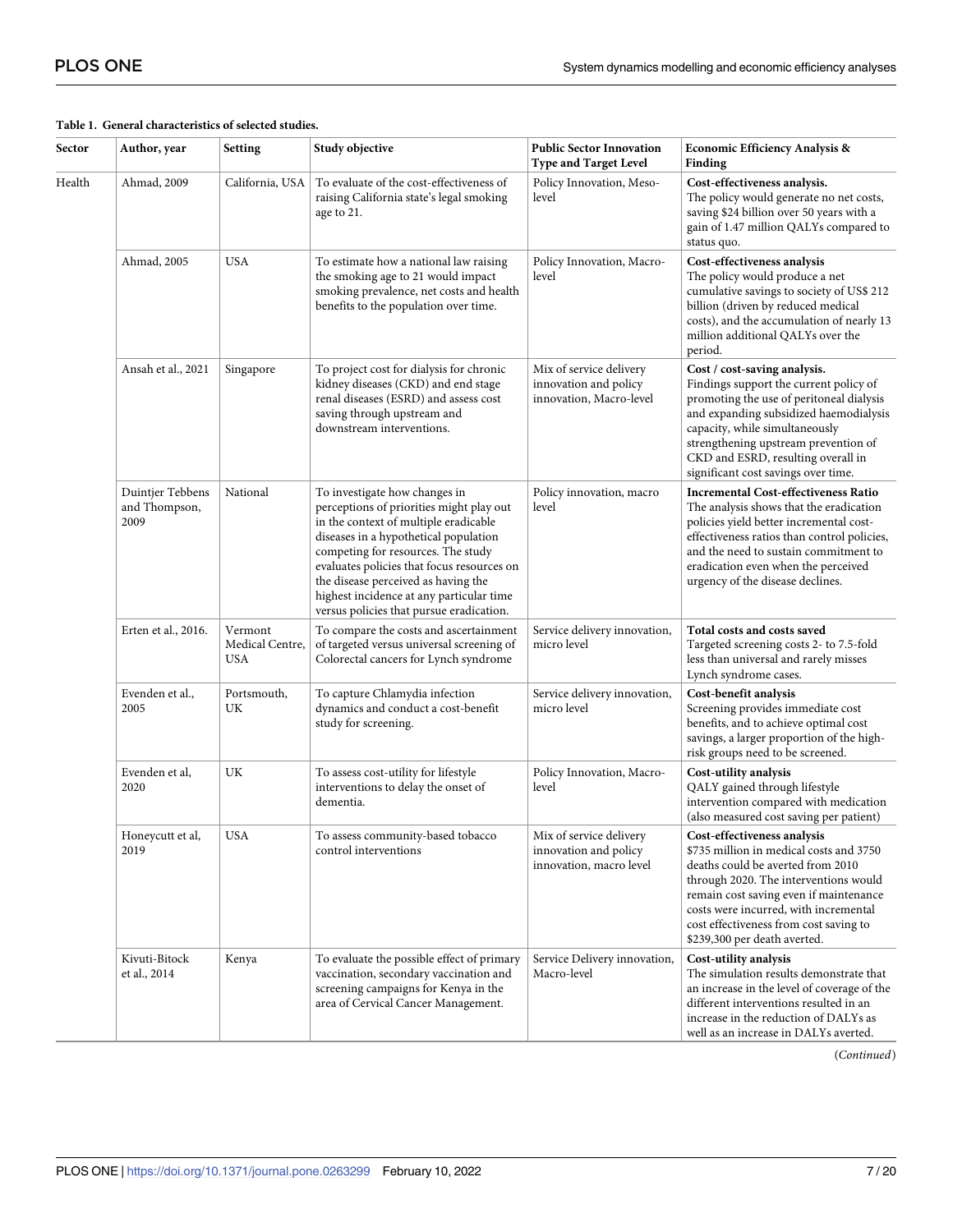### **Table 1.** (Continued)

| Sector | Author, year                             | Setting                       | Study objective                                                                                                                                                                                                                                                                                                                                                             | <b>Public Sector Innovation</b><br><b>Type and Target Level</b>                                         | Economic Efficiency Analysis &<br>Finding                                                                                                                                                                                                                                                                                                                   |  |  |  |  |  |  |  |
|--------|------------------------------------------|-------------------------------|-----------------------------------------------------------------------------------------------------------------------------------------------------------------------------------------------------------------------------------------------------------------------------------------------------------------------------------------------------------------------------|---------------------------------------------------------------------------------------------------------|-------------------------------------------------------------------------------------------------------------------------------------------------------------------------------------------------------------------------------------------------------------------------------------------------------------------------------------------------------------|--|--|--|--|--|--|--|
|        | Hirsh et al., 2014                       | <b>USA</b>                    | To explore how 4 distinct categories of<br>interventions differ in terms of their<br>potential for reducing the risks of<br>cardiovascular disease (CVD) in a<br>population over a 30-year time horizon.                                                                                                                                                                    | Mix of service delivery<br>innovation and policy<br>innovation, Macro-level                             | <b>Total costs</b><br>Taxes and regulation reduce costs the<br>most in the short term and long term<br>and reduce deaths the most in the long<br>term; they are second to clinical<br>interventions in reducing deaths in the<br>short term.                                                                                                                |  |  |  |  |  |  |  |
|        | Hirsch et al., 2012                      | Colorado, USA                 | To determine which interventions, singly<br>or in combination, could have the<br>greatest effect in reducing caries<br>experience and cost in a population of<br>children from birth to 5 years.                                                                                                                                                                            | Mix of service delivery<br>innovation and policy<br>innovation, meso level                              | Total costs and costs saved<br>Interventions targeting the highest-risk<br>children provide the highest return on<br>investment.                                                                                                                                                                                                                            |  |  |  |  |  |  |  |
|        | Homer et al., 2010                       | <b>USA</b>                    | To evaluate multiple approaches to<br>preventing and managing cardiovascular<br>risks, in terms of first-time<br>cardiovascular events, consequent<br>deaths, as well as total consequence costs.                                                                                                                                                                           | Mix of service delivery<br>innovation and policy<br>innovation, macro level                             | Total costs and costs saved<br>At least 15 of 19 interventions are<br>potentially cost saving and could reduce<br>deaths from first cardiovascular events<br>by approximately 20% and total<br>consequence costs by 26%.                                                                                                                                    |  |  |  |  |  |  |  |
|        | Mahmoudian-<br>Dehkordi, et al.,<br>2017 | <b>Intensive Care</b><br>Unit | To estimate the long-term effects of<br>expanding ICU versus IMCU beds on<br>patient lives.                                                                                                                                                                                                                                                                                 | Services innovation, Micro-<br>level                                                                    | <b>Incremental Cost-effectiveness Ratio</b><br>Based on the ICER of dollars per life<br>saved, ICU expansion is superior to<br>introducing IMCU.                                                                                                                                                                                                            |  |  |  |  |  |  |  |
|        | Milstein et al.,<br>2011                 | <b>USA</b>                    | To evaluate three proposed large-scale<br>intervention strategies for reducing<br>deaths and improve the cost-effectiveness<br>of interventions.                                                                                                                                                                                                                            | Mix of service delivery<br>innovation, policy<br>innovation, and systemic<br>innovation, Macro level    | Cost-effectiveness analysis<br>Expanding health insurance coverage<br>and delivering better preventive and<br>chronic care save lives quickly but tend<br>to increase costs. The impact of<br>protecting health by enabling healthier<br>behaviour and improving environmental<br>conditions grows more gradually but<br>lowers deaths and costs over time. |  |  |  |  |  |  |  |
|        | Sluijs et al, 2021                       | Netherlands                   | To develop an SD model for policy<br>makers and health professionals to gain a<br>clear understanding of the patient<br>journey of type 2 diabetes mellitus and to<br>assess the impact of lifestyle intervention<br>programs on total cost for society<br>associated with prevention and lifestyle<br>treatment of pre-diabetes and type 2<br>diabetes in The Netherlands. | Mix of service delivery<br>innovation and policy<br>innovation, and systemic<br>innovation, Macro level | Cost-saving / cost-benefit analysis<br>The model shows that the integrated<br>program and integrated personalised<br>care program prove to be most effective<br>in terms of long-term societal cost<br>reduction, and no intervention is the<br>least effective one.                                                                                        |  |  |  |  |  |  |  |
|        | Smith and Van<br>Ackere, 2002            | UK                            | To show how it has become possible to<br>integrate conventional micro-economic<br>models into the SD framework in order<br>to provide readily accessible guidance to<br>decision-makers on the dynamic<br>implications of economic models.                                                                                                                                  | Organizational innovation,<br>Macro-level                                                               | <b>Total costs</b><br>The paper demonstrated how it is<br>possible to embed a simple static<br>economic model within a dynamic<br>framework using SD.                                                                                                                                                                                                       |  |  |  |  |  |  |  |
|        | Tejada et al, 2013                       | <b>USA</b>                    | To develop and exploit a two-phase<br>simulation modelling framework for<br>evaluating the effectiveness of screening<br>and treatment of breast cancer in the<br>growing population of U.S. women who<br>are at least 65 years of age.                                                                                                                                     | Service delivery innovation,<br>Macro-level                                                             | Cost-effectiveness analysis<br>Annual breast cancer screening for all<br>women 65-80 maximises lives saved and<br>minimises the cost per QALY saved.                                                                                                                                                                                                        |  |  |  |  |  |  |  |
|        | Tengs et al., 2001                       | <b>USA</b>                    | To evaluate the short- and long-term<br>costs, health gains, and cost-effectiveness<br>of delivering an intensive school-based<br>tobacco use prevention program to every<br>7 <sup>th</sup> and 8 <sup>th</sup> grade student in the United<br>States.                                                                                                                     | Services innovation, Macro-<br>level                                                                    | Cost-effectiveness analysis<br>More intensive school-based anti-<br>tobacco educational efforts would be<br>economically efficient investments.                                                                                                                                                                                                             |  |  |  |  |  |  |  |

(*Continued*)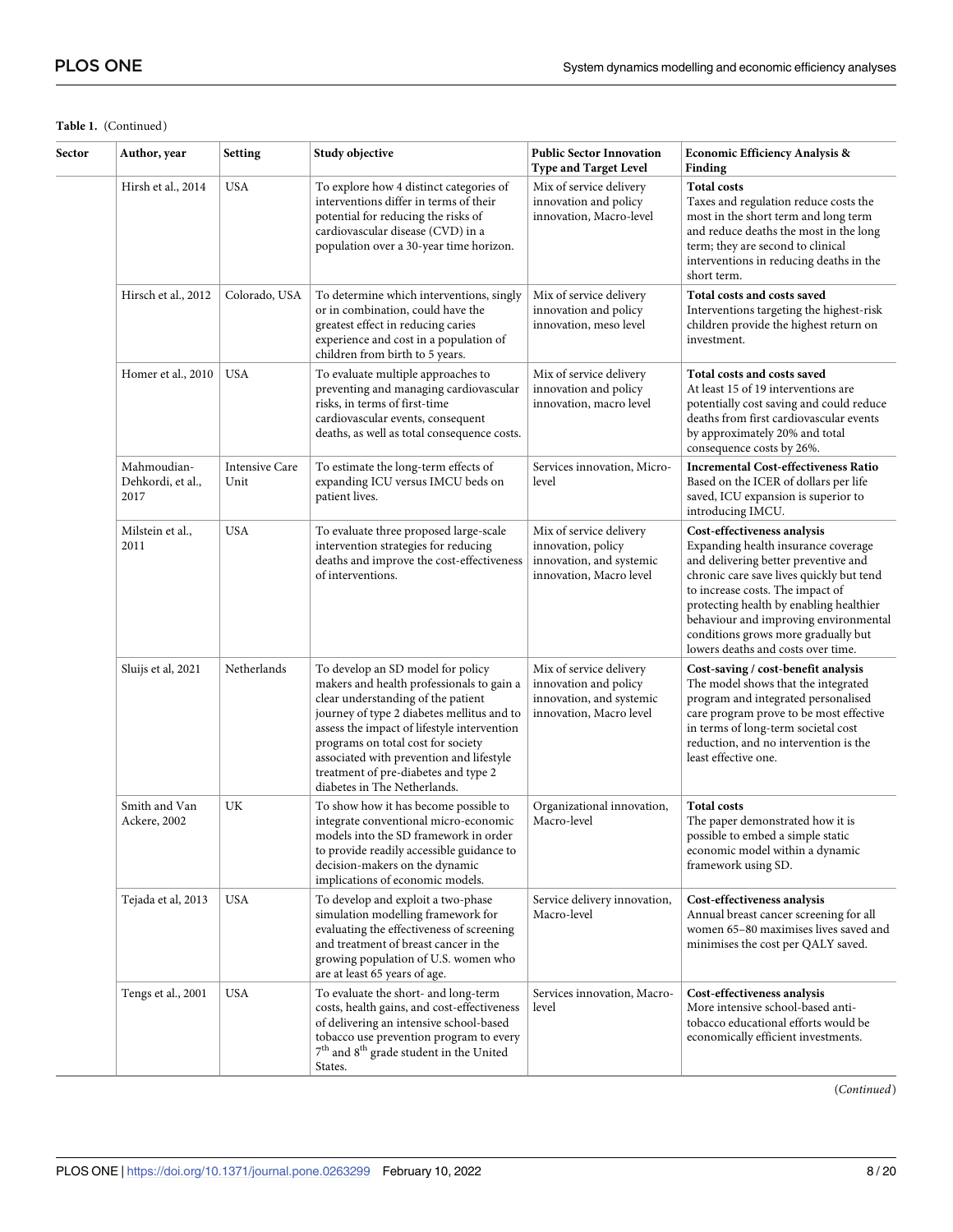## **Table 1.** (Continued)

| Sector            | Author, year                        | <b>Setting</b>             | Study objective                                                                                                                                                                                                                                                    | <b>Public Sector Innovation</b><br><b>Type and Target Level</b>               | <b>Economic Efficiency Analysis &amp;</b><br>Finding                                                                                                                                                                                                                                                                                                                                                                          |  |  |  |  |  |  |
|-------------------|-------------------------------------|----------------------------|--------------------------------------------------------------------------------------------------------------------------------------------------------------------------------------------------------------------------------------------------------------------|-------------------------------------------------------------------------------|-------------------------------------------------------------------------------------------------------------------------------------------------------------------------------------------------------------------------------------------------------------------------------------------------------------------------------------------------------------------------------------------------------------------------------|--|--|--|--|--|--|
|                   | Tuulonen et al.,<br>2009            | Finland                    | To test and rank different options for<br>access to eye care and the required<br>physician workforce.                                                                                                                                                              | Mix of services innovation<br>and service delivery<br>innovation, Macro-level | Total public sector costs<br>Specific initiatives on price level of new<br>technologies, treatments, and practice<br>patterns will be important to restrain<br>healthcare costs efficiently.                                                                                                                                                                                                                                  |  |  |  |  |  |  |
|                   | Yarnoff et al, 2019                 | <b>USA</b>                 | To use the Prevention Impacts<br>Simulation Model, a SD model of CVD<br>prevention, to simulate the potential<br>impact of clinical and community<br>interventions implemented by 32<br>communities receiving a Community<br>Transformation Grant program award.   | Policy Innovation, Macro-<br>level                                            | Cost effectiveness analysis<br>The 10-year cost effectiveness of clinical<br>activities was \$302,000 per premature<br>death prevented and \$169,000 per<br>premature death prevented for<br>community activities. The 25-year<br>effectiveness of clinical activities was<br>\$188,000 per premature death averted,<br>and the 25-year effectiveness of<br>community activities was \$57,000 per<br>premature death averted. |  |  |  |  |  |  |
| Climate<br>Change | Alirezaei et al.,<br>2017           | <b>USA</b>                 | To model the climate change-road safety-<br>economy nexus, thereby investigating the<br>complex interactions among these.                                                                                                                                          | Policy innovation, Macro-<br>level                                            | <b>Economic impact on GDP</b><br>Reducing GHG emissions and<br>improving the vehicle safety index can<br>significantly reduce road accident<br>fatalities and thereby result in economic<br>benefits.                                                                                                                                                                                                                         |  |  |  |  |  |  |
| Water             | Assaf, 2009                         | Jordan                     | To assess three aquifer depletion and<br>water allocation policies over a period of<br>50 years.                                                                                                                                                                   | Policy innovation, Meso-<br>level                                             | <b>Return on investment</b><br>Agricultural water economic return is<br>very low in comparison to municipal<br>and industrial counterparts. A no-<br>depletion policy produces the highest<br>economic return. Higher discount rates<br>values may significantly undervalue<br>water conservation measures.                                                                                                                   |  |  |  |  |  |  |
|                   | Chen, 2020                          | Taiwan                     | To assess cost saving by greenhouse gas<br>emission through water saving policies.                                                                                                                                                                                 | Policy Innovation, Macro-<br>level                                            | Cost-saving / cost-benefit analysis (cost<br>per ton greenhouse gas emission<br>reduced)<br>The environmental cost of GHG<br>emissions associated with water use<br>behaviour was US\$0.001/t, causing an<br>8% cost increase, which was acceptable<br>to the respondents in this study.                                                                                                                                      |  |  |  |  |  |  |
|                   | Van Zyl et al, 2020                 | Cape Town,<br>South Africa | A system dynamics model of Cape<br>Town's water system serves as a case<br>study to evaluate policy interventions,<br>aimed at extracting value from retainable<br>and recyclable water sources to address<br>the growing water shortage experienced<br>in cities. | Policy Innovation, Macro-<br>level                                            | Cost-saving / cost-benefit analysis<br>Greywater systems in produce more<br>than six times the amount of water for<br>reuse, in comparison to decentralised<br>wastewater treatment plants, albeit at a<br>much higher cost.                                                                                                                                                                                                  |  |  |  |  |  |  |
| Transport         | Al-Foraih, 2020                     | Bangladesh                 | To evaluate of the economic benefits and<br>associated environmental gains of under<br>three scenarios (replacing private<br>vehicles with public transport facilities).                                                                                           | Policy Innovation, Macro-<br>level                                            | Cost / cost-saving analysis.<br>By replacing 70% private vehicles with<br>public buses, economic savings can be<br>achieved through reduced fuelling cost.                                                                                                                                                                                                                                                                    |  |  |  |  |  |  |
|                   | Macmillan et al.,<br>2014           | Auckland, New<br>Zealand   | To develop a commuter cycling and<br>public health model integrating physical,<br>social, and environmental well-being to<br>identify cost-effective transport policies<br>for improving public health.                                                            | Mix of conceptual<br>innovation and policy<br>innovation, Meso-level          | Cost-benefit analysis<br>Best practice physical separation on<br>main roads and bicycle-friendly speed<br>reduction on local streets would yield<br>benefits 10-25 times greater than costs.                                                                                                                                                                                                                                  |  |  |  |  |  |  |
|                   | Schade and<br>Rothengatter,<br>2005 | European<br>Union          | To develop an SD model that allows for a<br>dynamic CBA integrating the most<br>important indirect effects of transport<br>policies.                                                                                                                               | Policy innovation, Macro-<br>level                                            | Cost-benefit analysis<br>The choice of the most favourable policy<br>can change over time and depend on the<br>time horizon defined for analysis.                                                                                                                                                                                                                                                                             |  |  |  |  |  |  |

(*Continued*)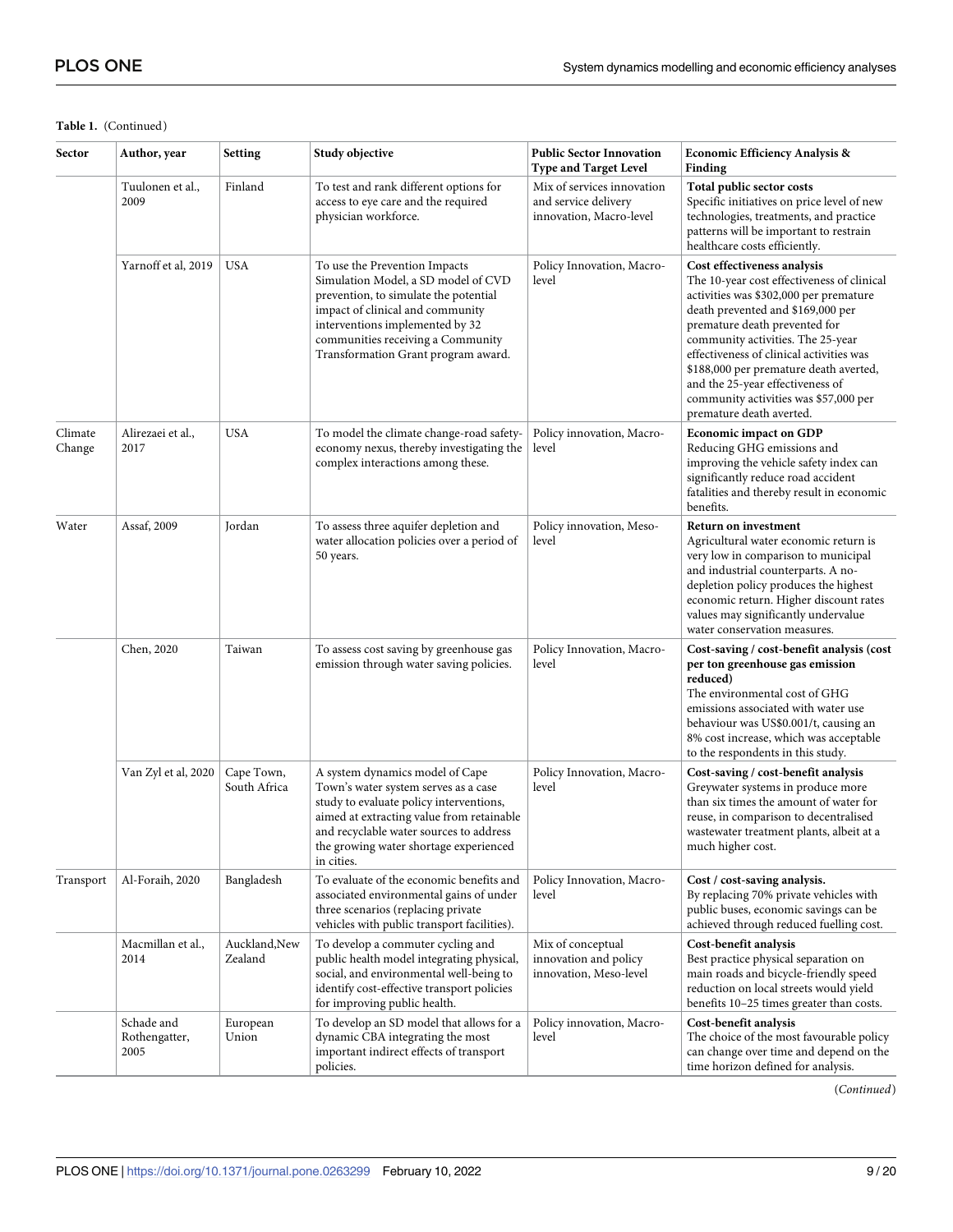| Sector  | Author, year             | Setting   | Study objective                                                                                                                                                            | <b>Public Sector Innovation</b><br><b>Type and Target Level</b>       | <b>Economic Efficiency Analysis &amp;</b><br>Finding                                                                                                                                                                         |  |  |  |  |  |  |
|---------|--------------------------|-----------|----------------------------------------------------------------------------------------------------------------------------------------------------------------------------|-----------------------------------------------------------------------|------------------------------------------------------------------------------------------------------------------------------------------------------------------------------------------------------------------------------|--|--|--|--|--|--|
| Energy  | Shih and Tseng,<br>2013  | Taiwan    | To conduct a cost-benefit analysis of the<br>economic feasibility of the Sustainable<br>Energy Policy Guidelines for climate<br>change mitigation                          | Mix of conceptual<br>innovation and policy<br>innovation, Macro-level | Cost-benefit analysis<br>Renewable Energy has higher benefit-<br>cost ratios than Energy Efficiency<br>Improvements.                                                                                                         |  |  |  |  |  |  |
| Housing | MacAskill et al,<br>2021 | Australia | To explore how a recent shift towards<br>bond-based funding mechanisms offer<br>an opportunity to integrate green<br>building practices, and influence social<br>outcomes. | Policy Innovation, Macro-<br>level                                    | Costs/Cost-benefit analysis.<br>The Green building framework would<br>deliver 2.37% less housing overall due to<br>higher initial capital costs however, it<br>would offer substantial long-term<br>benefits and efficiency. |  |  |  |  |  |  |

<span id="page-9-0"></span>**Table 1.** (Continued)

<https://doi.org/10.1371/journal.pone.0263299.t001>

beds in intensive care units [\[34\]](#page-17-0), increasing access to eye care services [\[41\]](#page-18-0), screening and treatment services for breast cancer [\[42\]](#page-18-0), and more intensive school-based anti-tobacco educational efforts [\[43\]](#page-18-0).

Six of the studies sought to produce or use a generic or hypothetical simulation model in a specific public sector for future use by decision-makers. Alirezaei et al. for example, used SD to understand the complex interdependencies of the climate change-road safety-economy nexus itself, and develop a model platform that can be subsequently used by policymakers, rather than generate results of the model itself [\[38\]](#page-18-0). Duintjer Tebbens and Thompson model a hypothetical population in which two eradicable infectious diseases circulate, and evaluate different policy decision options on addressing them to show that cost-effectiveness decreases as the extent of priority-shifting increases [\[23\]](#page-17-0). Their study reveals how unintended consequences can arise from what might be considered intuitive decision rules in infectious disease control, and highlights the need to assess the costs and benefits of different policies when making decisions related to complex systems [*ibid*]. Three studies used a SD simulation model named The *Prevention Impacts Simulation Model* (PRISM) to explore the impacts of different interventions aimed at reducing cardiovascular disease. PRISM is a system dynamics model, originally developed in 2005 and funded by the US Centers for Disease Control and Prevention (CDC) and National Institutes of Health National Heart, Lung, and Blood Institute (NIH NHLBI), to simulate the health and cost outcomes for the entire US population from 1990 to 2040 and analyse the potential impacts of strategies to address cardiovascular disease risk factors [[44](#page-18-0)]. The model reports summary measures of mortality and years of life lost and the medical and productivity costs of the chronic diseases and has been used by decision-makers at the local and federal level (*ibid*). Hirsch et al. used PRISM to explore the multiyear impacts of 22 different interventions aimed at reducing cardiovascular disease [\[45\]](#page-18-0). Yarnoff et al. used PRISM to simulate the potential 10-year and 25-year impact of clinical versus community interventions implemented by 32 communities in the United States, revealing the trade-offs decision-makers have to grapple with–clinical interventions had the potential to avert more premature deaths than community interventions, however, community interventions sustained over the longterm were more cost-effective [[46](#page-18-0)]. Finally, Honeycutt et al. used PRISM to examine the potential cost-effectiveness of tobacco control changes implemented under a CDC-funded programme across 50 communities in the United States [[47](#page-18-0)].

Other studies assessed specific innovations and compared the results to provide recommendations to decision-makers. Tejada et al., for example, compose discrete-event simulation (DES) and SD sub-models to evaluate the effectiveness of new or altered service delivery options for the screening and treatment of breast cancer in women 65+ in the USA [\[42\]](#page-18-0). Erten et al. compared targeted versus universal screening of colorectal cancers for Lynch Syndrome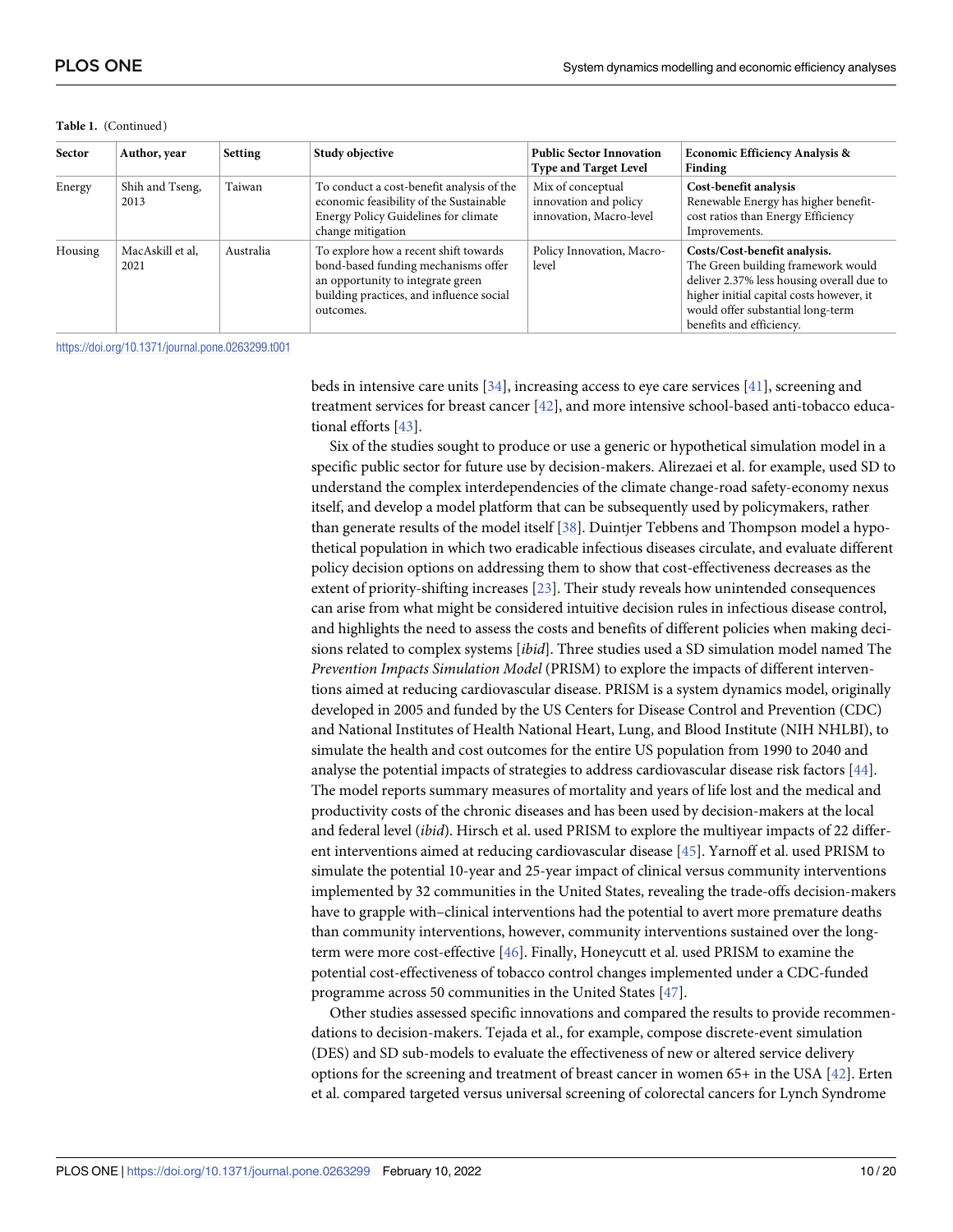<span id="page-10-0"></span>

**[Fig](#page-4-0) 2. Number of studies by policy target level.**

<https://doi.org/10.1371/journal.pone.0263299.g002>

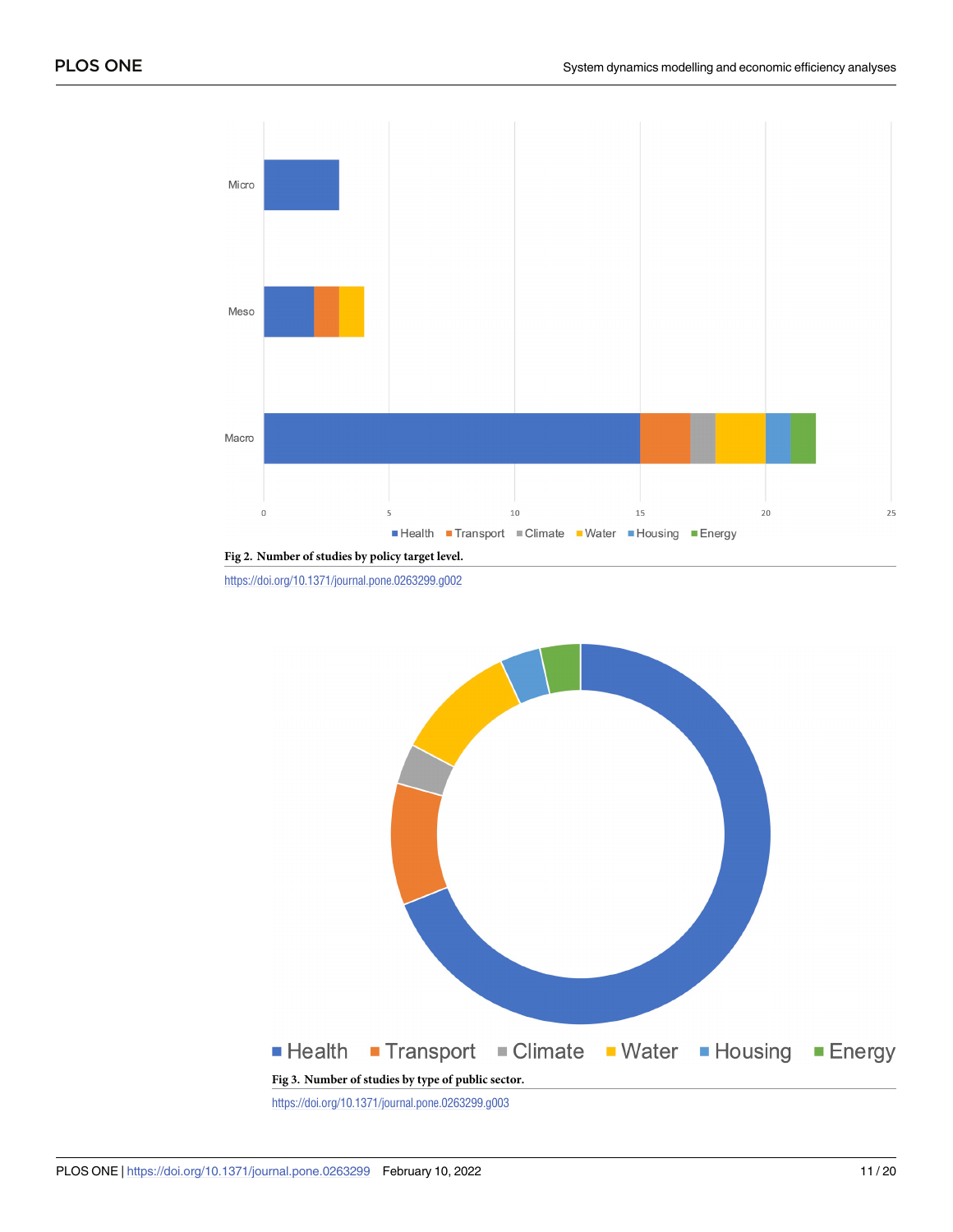<span id="page-11-0"></span>in terms of diagnostic accuracy and cost differences using real-world clinical data and not hypothetical assumptions [\[48\]](#page-18-0).

#### **3.5. Type of economic efficiency analysis**

As shown in [Table](#page-6-0) 1, the types of economic efficiency analyses conducted across the included studies were examined to better understand the capability of SD to incorporate different types. The most common type within the studies was cost-effectiveness analyses (CEA) of the innovations  $(n = 9)$ , though the specific approaches to this varied. For example, Tejada et al. calculated the cost effectiveness ratio "average cost per quality adjusted life years (QALY) saved" in their breast cancer screening-and-treatment simulation for a ten year period using existing cost and QALY data from the US Department of Health and Human Services and academic literature [\[42\]](#page-18-0). Two studies conducted a cost-utility analysis (CUA). Kivuti-Bitock et al (2014) conducted a CUA, evaluating the effect of primary vaccination, secondary vaccination and screening campaigns for cervical cancer management in Kenya [\[35\]](#page-17-0). Evenden et al. developed a hybrid simulation model for dementia care services planning, showing that the currently available interventions of medication and a healthy lifestyle have only modest effects in terms of QALYs and reduced costs at the population level [\[49\]](#page-18-0). Disability Adjusted Life Years (DALYs), which represent the loss of the equivalent of one year of full health, and cost per averted DALY were used in the cost utility analysis [\[50\]](#page-18-0). DALYs consisted of Years of Life Lost (YLL) and Years of Life Lived with Disability (YLD), and the cost per averted DALY was based on a simplified calculation based on the total cost of intervention divided by the DALYs averted. Eight studies across the health, transport, water, housing, and energy sectors included cost-benefit analyses (CBA) [[37](#page-17-0), [51–57\]](#page-18-0). MacMillan et al., for example, compared the effects of policy innovations to increase bicycle commuting in Auckland through a participatory SD approach. To ensure the policy relevance of their findings, they applied the New Zealand national transport agency's methods to calculate indicative benefit-cost ratios for each policy scenario compared with baseline (summed net benefits divided by infrastructure costs) [[51](#page-18-0)]. Evenden et al. developed a SD model for capturing Chlamydia infection dynamics within a population, and provide a cost-benefit study for required screening rates to manage infection prevalence [\[54\]](#page-18-0).

Ten studies simply sought to assess the total cost impact of the innovations in question, though in these cases it was very important to understand how 'cost' was defined. Hirsch et al. for example, considered the effects of the interventions on deaths and downstream (or 'consequence') costs, with 'costs' referring to discounted (at 3% per year) direct medical costs for risk factor management and preventive care, acute care for CVD events and other risk factorrelated hospitalizations, post-CVD long-term care, as well as productivity costs due to disability from CVD events and premature deaths from CVD events and other risk factor complications [\[45\]](#page-18-0). The costs did not include the administrative or non-medical implementation costs of interventions. In another study evaluating interventions for early childhood caries, Hirsch et al. report on both cumulative costs of restorative care and program costs as well as savings in restorative care compared to no intervention [\[58](#page-19-0)]. Data from dental offices and ambulatory or hospital sites was obtained to calculate the cost savings attributable to avoided restorative care from various interventions [*ibid*.]. Homer et al. avoided attempting to quantify intervention costs, which can be more difficult to estimate for broad classes of interventions through diverse strategies, and instead focused on consequence costs, arguing that this can still valuably help guide decision-makers by serving as a benchmark to justify the costs of interventions [\[59\]](#page-19-0). For example, if a given intervention results in a total consequence cost saving of \$50 per capita, decision-makers can then justifiably spend up to \$50 per capita for a given intervention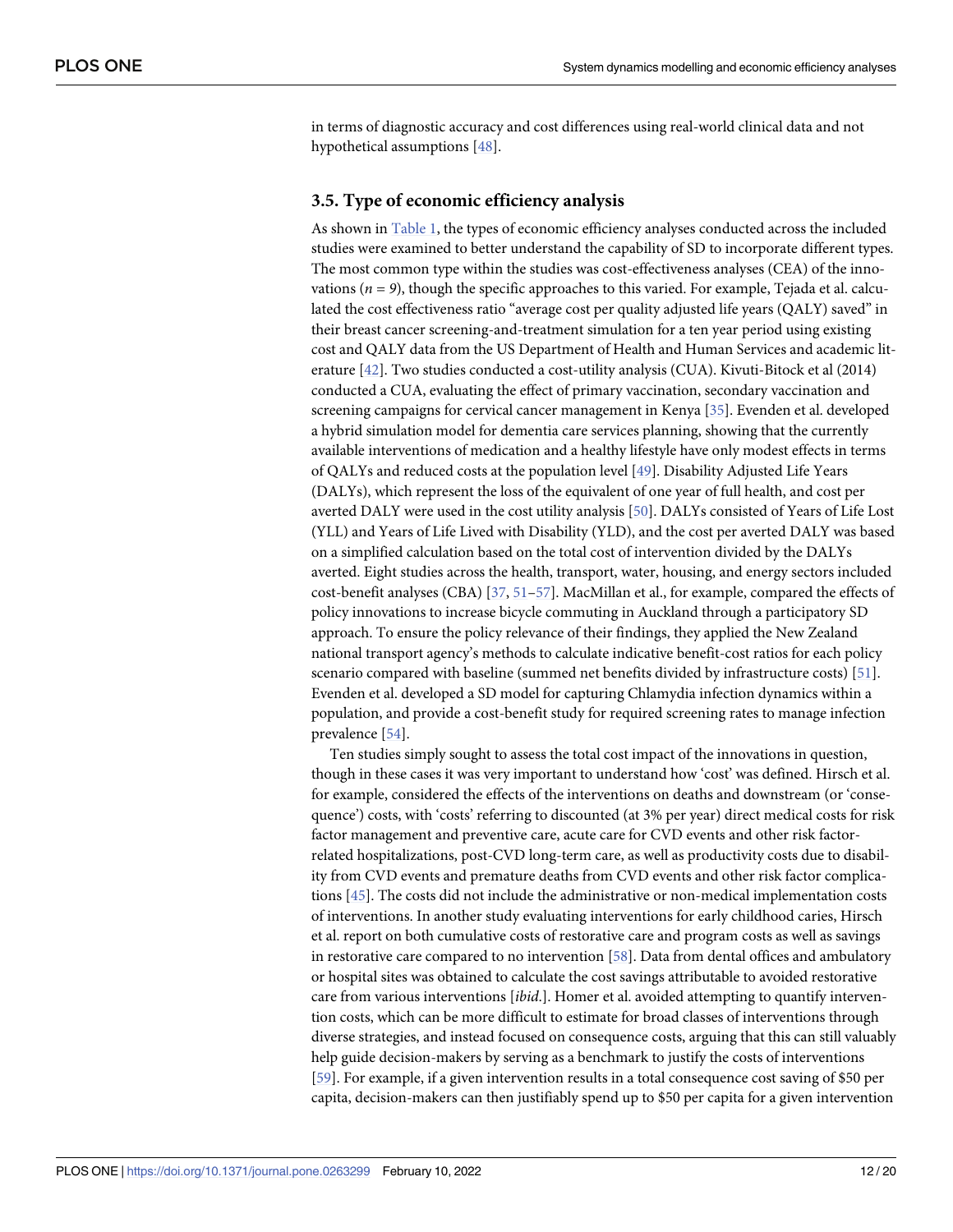<span id="page-12-0"></span>and still maintain a net positive benefit [*ibid*.]. Consequence costs and savings were measured by medical and productivity (morbidity and mortality) costs using a human capital approach which estimates the market value of lost productivity at work and at home [*ibid*.].

CEA, which calculates a cost per unit of outcome for each intervention, and cost utility analysis (CUA), in which the incremental cost of an intervention or innovation is compared to the incremental benefit, are the most common forms of economic evaluation in health [\[60,](#page-19-0) [61](#page-19-0)]. Cost-effectiveness and cost-utility studies provide the investment case for choosing one innovation over another, but the focus on a single outcome can often limit its ability to capture the comprehensive range of costs and benefits [\[62\]](#page-19-0). CBA in contrast, synthesises and valuates all costs and benefits of an innovation in monetary units, and allows for a broader range of outcomes in monetary terms [[61](#page-19-0)]. In theory this should allow for greater ease of comparison across innovations, but it is considered more vulnerable to bias in decision-making, as the included costs and benefits have to be measurable [[60](#page-19-0)]. While none of the studies provided a rationale or justification for their selected approach, the different economic evaluation approaches conducted demonstrates the capability of SD to accommodate a wide range of types.

This review found that economic efficiency analysis approaches with SD within these studies broadly fell into two categories: as embedded sub-models or as cost calculations based on the outputs of the SD model. Smith and Ackere were motivated by the fact that decision-makers are often interested not just in the equilibrium predictions arising from an economic model, but also in the path taken by policy variables as they move towards equilibrium [\[63\]](#page-19-0). They demonstrate how it is possible to embed a simple static economic model within a dynamic SD framework, using the NHS as an example, to enhance the usefulness of the economic model [*ibid*]. Schade and Rothengatter take the rationale a step further, arguing that alternative approaches to traditional static models are needed for cost-benefit analyses [[52](#page-18-0)]. They developed an SD platform that integrates a dynamic CBA of transport policies, revealing that the most favourable policy can change over time and depend on the time horizon defined for the analysis [*ibid*]. Their approach allows for a clear allocation of costs and benefits to periods of time, which may be particularly valuable for facilitating policy acceptance and implementation [*ibid*]. Milstein et al. also provide this type of dynamic temporal insight in their study of how the US system responds to large-scale interventions [\[64\]](#page-19-0). They demonstrate that while expanded health insurance coverage and better preventive and chronic care can save lives quickly, they tend to increase costs, and it is improved health behaviour and environmental conditions which are the critical ingredient over time for lowering both the number of deaths and reducing costs [*ibid*]. Ahmad on the other hand, used a SD simulation model to estimate smoking prevalence rates from policy changes to the legal smoking age, and then applied calculations of economic impacts to these outputs in terms of medical cost savings, cost of law enforcement, and cost of checking identification [\[32,](#page-17-0) [33\]](#page-17-0).

#### **3.6. Quality and completeness of reporting**

[Table](#page-13-0) 2 summarises the completeness of reporting of the economic efficiency analysis and SD modelling according to the CHEERS checklist and Rahmandad and Sterman's guidelines in the selected studies, with a checkmark indicating where relevant information was provided. As can be seen, eighteen studies reported limitations and challenges however all of them related to the assumptions and estimations, rather than the technical aspects or application of economic efficiency analysis with SD or even to SD itself. The limited reporting on the experience or methodological challenges of applying cost analyses with SD, particularly with dynamic embedded models, hampers common learning lessons to draw from and build on. A Causal Loop Diagram (CLD), which is a visual representation of the dynamic relationships within a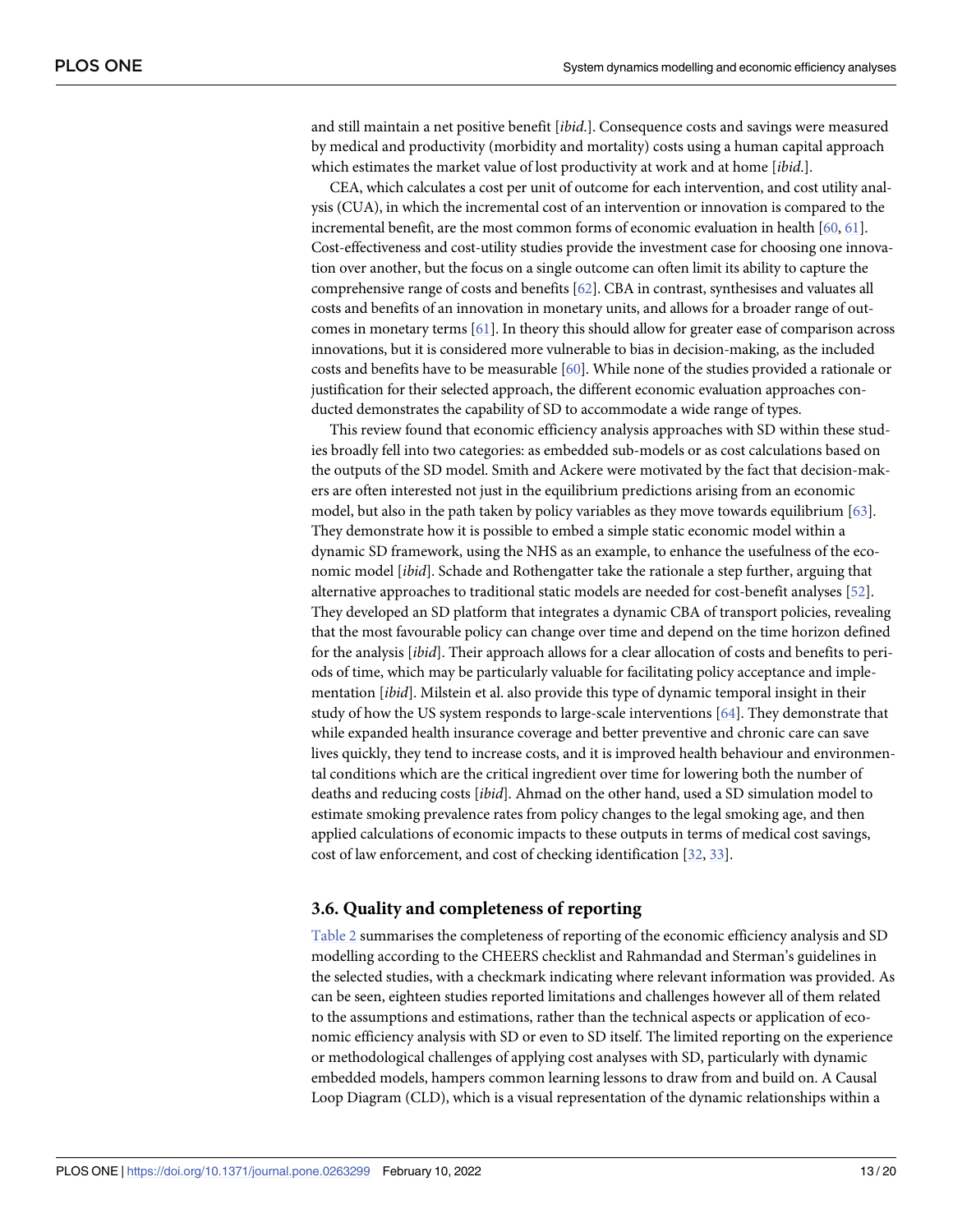#### <span id="page-13-0"></span>**[Table](#page-12-0) 2. Completeness of reporting of economic efficiency analysis and SD modelling in studies.**

|                                                      | 2005<br>Ahmad, | 2005<br>Ahmad, | 2017<br>Alirezaei et?al., | 2020<br>Al-Foraih et?al, | Assaf, 2009  | 2021<br>Ansah et?al., | Chen, 2020              | 2009<br>Thompson,<br>Duintjer Tebbens and | Erten et?al., 2016 | 2005<br>Evenden et?al., | 2020<br>Evenden et?al., | 2012<br>et?al.,<br>Hirsch | 2014<br>et?al.,<br>Hirsh | 2010<br>et?al.,<br>Homer | 2019<br>et?al.,<br>Honeycutt | 2014<br>et?al.,<br>Kivuti-Bitock | 2021<br>MacAskill et?al., | 2014<br>Macmillan et?al., | 2017<br>Mahmoudian-Dehkordi, et?al., | 2005<br>Schade and Rothengatter, | Milstein et?al., 2011   | Shih and Tseng, 2013    | Sluijs et?al, 2021      | 2000<br>Smith and Van Ackere, | Tejada et?al, 2013 | 2001<br>Tengs et?al., | 2009<br>Tuulonen et?al., | 2020<br>et?al,<br>$Z_{\rm y}$<br>Van | Yarnoff et?al., 2019    |
|------------------------------------------------------|----------------|----------------|---------------------------|--------------------------|--------------|-----------------------|-------------------------|-------------------------------------------|--------------------|-------------------------|-------------------------|---------------------------|--------------------------|--------------------------|------------------------------|----------------------------------|---------------------------|---------------------------|--------------------------------------|----------------------------------|-------------------------|-------------------------|-------------------------|-------------------------------|--------------------|-----------------------|--------------------------|--------------------------------------|-------------------------|
| Quality criteria for reporting on SD modelling:      |                |                |                           |                          |              |                       |                         |                                           |                    |                         |                         |                           |                          |                          |                              |                                  |                           |                           |                                      |                                  |                         |                         |                         |                               |                    |                       |                          |                                      |                         |
| Economic Analysis Methods                            | $\checkmark$   | ✓              | ✓                         | ✓                        | ✓            | ✓                     | ✓                       | ✓                                         | ✓                  |                         | ✓                       | ✓                         | ✓                        | ✓                        | ✓                            | ✓                                | ✓                         | ✓                         | ✓                                    | ✓                                | ✓                       | ✓                       | ✓                       | ✓                             | ✓                  | ✓                     | ✓                        | ✓                                    | $\checkmark$            |
| Time horizon of analysis                             | $\checkmark$   | ✓              | ✓                         | $\checkmark$             | $\checkmark$ | $\checkmark$          | $\overline{\checkmark}$ | $\checkmark$                              | $\checkmark$       | ✓                       | $\checkmark$            | $\checkmark$              | $\checkmark$             | $\checkmark$             | $\checkmark$                 | $\checkmark$                     | $\checkmark$              | $\checkmark$              | $\checkmark$                         | ✓                                | $\overline{\checkmark}$ | $\overline{\checkmark}$ | $\checkmark$            | $\checkmark$                  | ✓                  | ✓                     | $\checkmark$             | $\checkmark$                         | $\overline{\checkmark}$ |
| Assumptions                                          | ✓              | ✓              |                           | ✓                        | ✓            | ✓                     | $\overline{\checkmark}$ | $\checkmark$                              | $\checkmark$       | ✓                       | ✓                       | ✓                         | ✓                        | $\checkmark$             | $\checkmark$                 | ✓                                | ✓                         | ✓                         |                                      |                                  | ✓                       | $\checkmark$            | $\overline{\checkmark}$ | ✓                             | ✓                  | ✓                     | ✓                        | ✓                                    | $\checkmark$            |
| <b>Study Parameters</b>                              | $\checkmark$   | ✓              | ✓                         | ✓                        | ✓            | ✓                     | ✓                       | $\checkmark$                              | $\checkmark$       | ✓                       | $\checkmark$            | ✓                         | ✓                        | ✓                        | $\checkmark$                 | $\checkmark$                     | ✓                         | ✓                         | $\checkmark$                         | $\checkmark$                     | ✓                       | $\checkmark$            | $\checkmark$            | ✓                             | ✓                  | ✓                     | ✓                        | ✓                                    | $\overline{\checkmark}$ |
| Characterising uncertainty                           |                |                |                           |                          |              |                       |                         |                                           |                    | ✓                       | $\checkmark$            |                           | ✓                        | ✓                        | $\checkmark$                 |                                  | ✓                         | $\checkmark$              |                                      |                                  | ✓                       | $\checkmark$            | ✓                       |                               | ✓                  | ✓                     | $\checkmark$             |                                      |                         |
| Limitations described                                |                |                |                           |                          |              | ✓                     |                         | $\checkmark$                              | $\checkmark$       | ✓                       | $\checkmark$            |                           | ✓                        | $\checkmark$             | ✓                            | ✓                                | ✓                         | ✓                         |                                      |                                  | ✓                       | ✓                       | ✓                       |                               | ✓                  | ✓                     | ✓                        |                                      | $\checkmark$            |
| Cost-related conclusions                             | ✓              | ✓              |                           | $\checkmark$             | $\checkmark$ | ✓                     | ✓                       | $\checkmark$                              | $\checkmark$       | ✓                       | ✓                       | ✓                         | ✓                        | ✓                        | $\checkmark$                 | ✓                                | ✓                         | ✓                         | $\checkmark$                         | ✓                                | ✓                       | $\checkmark$            | ✓                       | $\checkmark$                  | ✓                  | ✓                     | ✓                        | $\checkmark$                         | $\checkmark$            |
| Unit of Analysis                                     | $\checkmark$   | ✓              |                           | $\checkmark$             | $\checkmark$ | ✓                     | ✓                       | $\checkmark$                              | ✓                  | ✓                       | ✓                       | ✓                         | ✓                        | ✓                        | $\bar{\checkmark}$           | ✓                                | ✓                         | ✓                         | ✓                                    | ✓                                | ✓                       | $\checkmark$            | ✓                       | ✓                             | ✓                  | ✓                     | ✓                        | ✓                                    | $\checkmark$            |
| Data sources                                         | $\checkmark$   | ✓              | ✓                         | ✓                        | ✓            | ✓                     | ✓                       | $\checkmark$                              | ✓                  | ✓                       | ✓                       | ✓                         | ✓                        | ✓                        | ✓                            | ✓                                | ✓                         | ✓                         | ✓                                    | ✓                                | ✓                       | $\checkmark$            | ✓                       | ✓                             | ✓                  | ✓                     | ✓                        | ✓                                    | ✓                       |
| Quality criteria for reporting on economic analysis: |                |                |                           |                          |              |                       |                         |                                           |                    |                         |                         |                           |                          |                          |                              |                                  |                           |                           |                                      |                                  |                         |                         |                         |                               |                    |                       |                          |                                      |                         |
| Use of CLD                                           |                |                | ✓                         | ✓                        | ✓            | ✓                     | ✓                       | ✓                                         | ✓                  | ✓                       | ✓                       | ✓                         |                          | ✓                        | $\checkmark$                 | ✓                                | ✓                         | ✓                         | ✓                                    | ✓                                |                         | ✓                       | ✓                       | ✓                             | ✓                  |                       |                          | ✓                                    | ✓                       |
| Simulation Algorithm                                 |                |                | ✓                         | ✓                        | ✓            | ✓                     | ✓                       | $\checkmark$                              | ✓                  | ✓                       | ✓                       |                           |                          |                          | ✓                            | ✓                                | ✓                         | ✓                         | ✓                                    |                                  |                         | $\checkmark$            | ✓                       | ✓                             | ✓                  |                       |                          | ✓                                    | ✓                       |
| Detailed description of steps                        | $\checkmark$   | ✓              | ✓                         | ✓                        | ✓            | ✓                     | ✓                       | $\checkmark$                              | $\checkmark$       | ✓                       | $\checkmark$            | ✓                         | ✓                        | ✓                        | $\checkmark$                 | ✓                                | ✓                         | ✓                         | ✓                                    |                                  | ✓                       | $\checkmark$            | $\checkmark$            | $\checkmark$                  | ✓                  | ✓                     | ✓                        | ✓                                    | $\checkmark$            |
| Software/hardware platforms                          | $\checkmark$   | ✓              | ✓                         | $\checkmark$             | $\checkmark$ | ✓                     | ✓                       | $\checkmark$                              | ✓                  | ✓                       | ✓                       | ✓                         | ✓                        | $\checkmark$             | $\checkmark$                 | ✓                                | ✓                         | ✓                         | $\checkmark$                         | ✓                                | ✓                       | ✓                       | $\checkmark$            | $\checkmark$                  | ✓                  | ✓                     | $\checkmark$             | ✓                                    | $\checkmark$            |
| Pre-processing steps                                 | ✓              | ✓              | ✓                         | ✓                        | ✓            | ✓                     | ✓                       | $\checkmark$                              | ✓                  | ✓                       | ✓                       |                           | ✓                        | ✓                        | ✓                            | ✓                                | ✓                         | ✓                         | ✓                                    |                                  | ✓                       | ✓                       | ✓                       | ✓                             | ✓                  | ✓                     |                          | ✓                                    | $\checkmark$            |
| Parameter settings required                          | $\checkmark$   | $\checkmark$   | ✓                         | ✓                        | $\checkmark$ | ✓                     | ✓                       | $\checkmark$                              | $\checkmark$       | ✓                       | ✓                       |                           | ✓                        | ✓                        | $\checkmark$                 | ✓                                | ✓                         | ✓                         | $\checkmark$                         |                                  | ✓                       | ✓                       | $\overline{\checkmark}$ | $\checkmark$                  | ✓                  | ✓                     |                          | ✓                                    | $\checkmark$            |
| Iterations per scenario                              | $\checkmark$   | ✓              | ✓                         | ✓                        | $\checkmark$ | ✓                     | ✓                       | $\checkmark$                              | ✓                  | ✓                       | ✓                       |                           | ✓                        | ✓                        | ✓                            | $\checkmark$                     | ✓                         | ✓                         | $\checkmark$                         |                                  | ✓                       | ✓                       | ✓                       | ✓                             | ✓                  | ✓                     | ✓                        | ✓                                    | $\checkmark$            |
| Post-processing steps                                | $\checkmark$   | ✓              | ✓                         | ✓                        | ✓            | ✓                     | ✓                       | ✓                                         | ✓                  | ✓                       | ✓                       |                           | ✓                        | ✓                        | ✓                            | ✓                                | ✓                         | ✓                         | ✓                                    |                                  | ✓                       | ✓                       | ✓                       | ✓                             | ✓                  | ✓                     |                          | ✓                                    | ✓                       |
| Statistical significance between scenarios           |                |                | ✓                         |                          |              |                       |                         |                                           |                    |                         |                         |                           |                          |                          |                              |                                  |                           |                           |                                      |                                  |                         | ✓                       |                         |                               | ✓                  |                       |                          |                                      |                         |

The check-mark indicates the study reported against the criteria/guideline listed.

<https://doi.org/10.1371/journal.pone.0263299.t002>

modelled system, is key to SD modelling, yet approximately a third of the studies  $(n = 6)$  did not include it in their publications. The CLDs are particularly informative in terms of understanding how economic aspects are positioned within dynamic relationships and how they influence them. Finally, a limited number of studies characterised the uncertainties of the economic analyses  $(n = 13)$  according to the CHEERS guidelines or reported on the statistical significance between policy scenarios in the overall SD models  $(n = 3)$  according to Rahmandad and Sterman's guidelines. Characterising uncertainty enables decision-makers to better understand the information available, particularly in policy-making scenarios. While stakeholder input throughout the modelling process could arguably compensate for uncertainty, only five studies reported expert or stakeholder input and qualitative work as part of their SD approach. This is surprising, given expert or stakeholder engagement is a key feature of SD modelling and can help improve the predicting power of the model through assurance on whether the model is valid and representative of the real-world setting.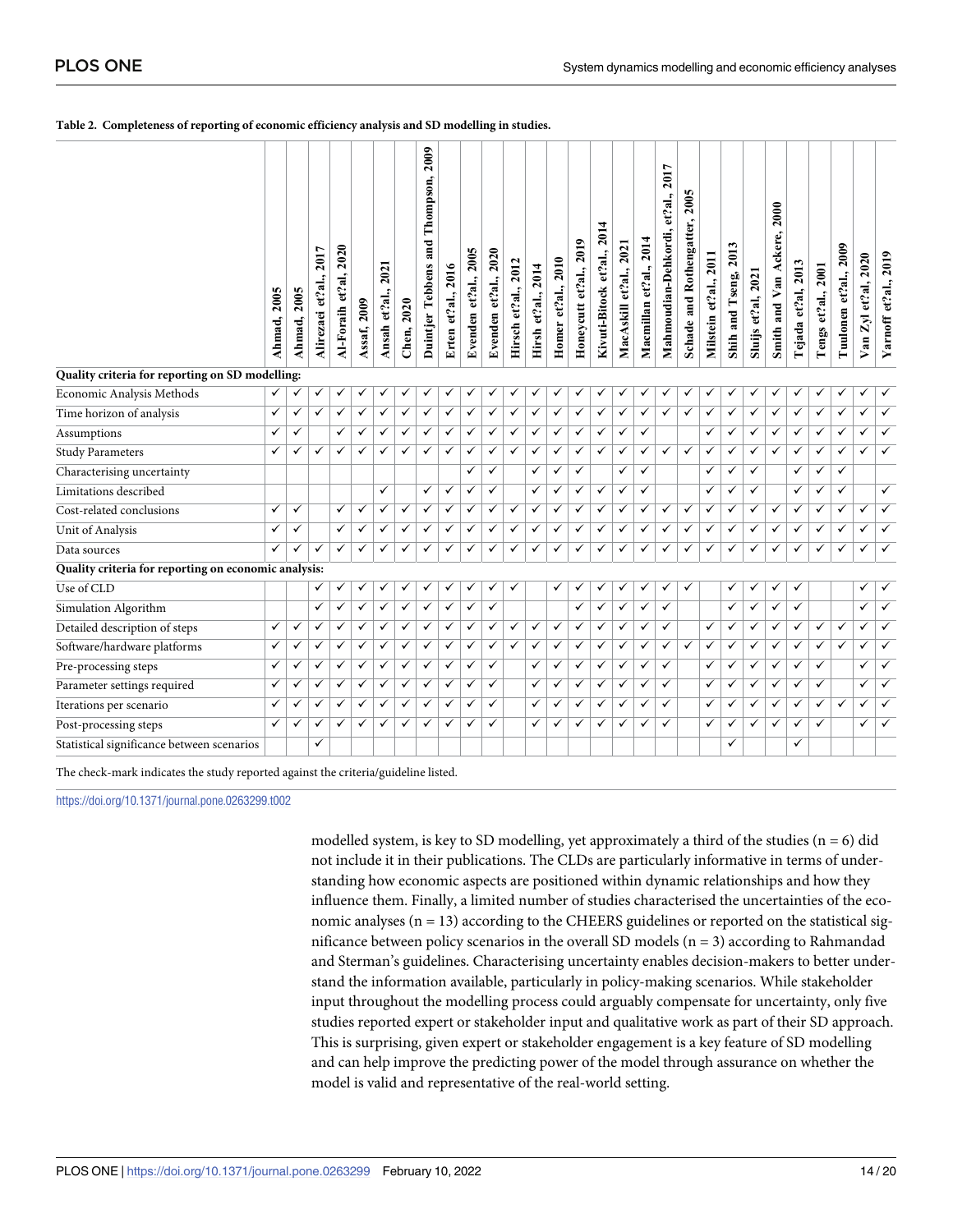## <span id="page-14-0"></span>**4. Discussion**

#### **4.1 Key findings**

While SD modelling is increasingly being used to examine complex public sector challenges, it is unclear how the methodology has incorporated economic efficiency analyses, which provides crucial insight for policymakers about trade-offs in resource-allocation in their decisionmaking. This systematic review of published studies therefore examined the range and nature of economic efficiency analyses in SD studies to understand how cost dynamics have been evaluated from a systems perspective for public sector problems. The first objective of this review was to determine the policy target level (macro, meso, or micro level) for which the analysis has been conducted. All of the studies were situated at one of the macro, meso, or micro but none explored interactions between different levels. As a review by Currie et al. noted, this represents a missed opportunity as most complex problems cross boundaries between micro, meso, and macro, and are rarely addressed at only one level [\[65\]](#page-19-0).

The second objective of this review was to compare approaches for how economic efficiency analyses have been incorporated with SD. This review has found that the combined use of SD with economic efficiency analysis to evaluate public sector innovations has been increasing, including in the health sector. The majority of the studies were conducted within the last decade of the review period, and almost a quarter  $(n = 7)$  within the past eighteen months, indicating that the need for the combined use of SD with economic efficiency analysis has been increasing. Economic efficiency analysis within SD broadly fell into two categories: as embedded sub-models or as cost calculations based on the outputs of the SD model. The limitations described in the studies, primarily regarding the assumptions or estimations, are consistent with most types of simulation models and are not necessarily specific to the practice of combining economic efficiency analyses with SD.

The final objective of this review was to evaluate the quality and completeness of reporting of the economic efficiency analyses and SD modelling. The CHEERS checklist and Rahmandad and Sterman's guidelines measure the quality and completeness of reporting rather than that of the underlying research, but these aspects are still very important, particularly for an emerging methodological approach, for reproducibility, and for influencing policy [[24](#page-17-0), [25](#page-17-0)]. A recent systematic review of SD applications in health and medicine more broadly, noted considerable shortcomings in model documentation, calibration, and validation in included publications, which is confirmed in this review [[17](#page-17-0)].

SD is an iterative approach to policy analysis and design that recognises the complexity of problems, and is greatly strengthened when expert or stakeholder perspectives are included in the process. This has particularly valuable potential in the health sector where a diverse set of stakeholders can be involved. Most of the studies did not report on such consultations, and this represents a missed opportunity to strengthen the validity and credibility with decisionmakers of the recommendations. There was little information presented in the publications on whether these studies influenced actual decisions or policies, or how effective they were which may not be possible given the time-lag of evidence to policy, but we recommend SD practitioners more explicitly report on whether policymakers were involved in the process.

### **4.2. Implications for policy-influence**

The overall paucity of studies from multidisciplinary teams, however, suggests its full potential is not being met to support decision-making processes across a range of public sectors and geographies, particularly health policy. Most notably, no SD studies were found that examined the allocative efficiency of policy options in a Covid-19 context, despite the significant impact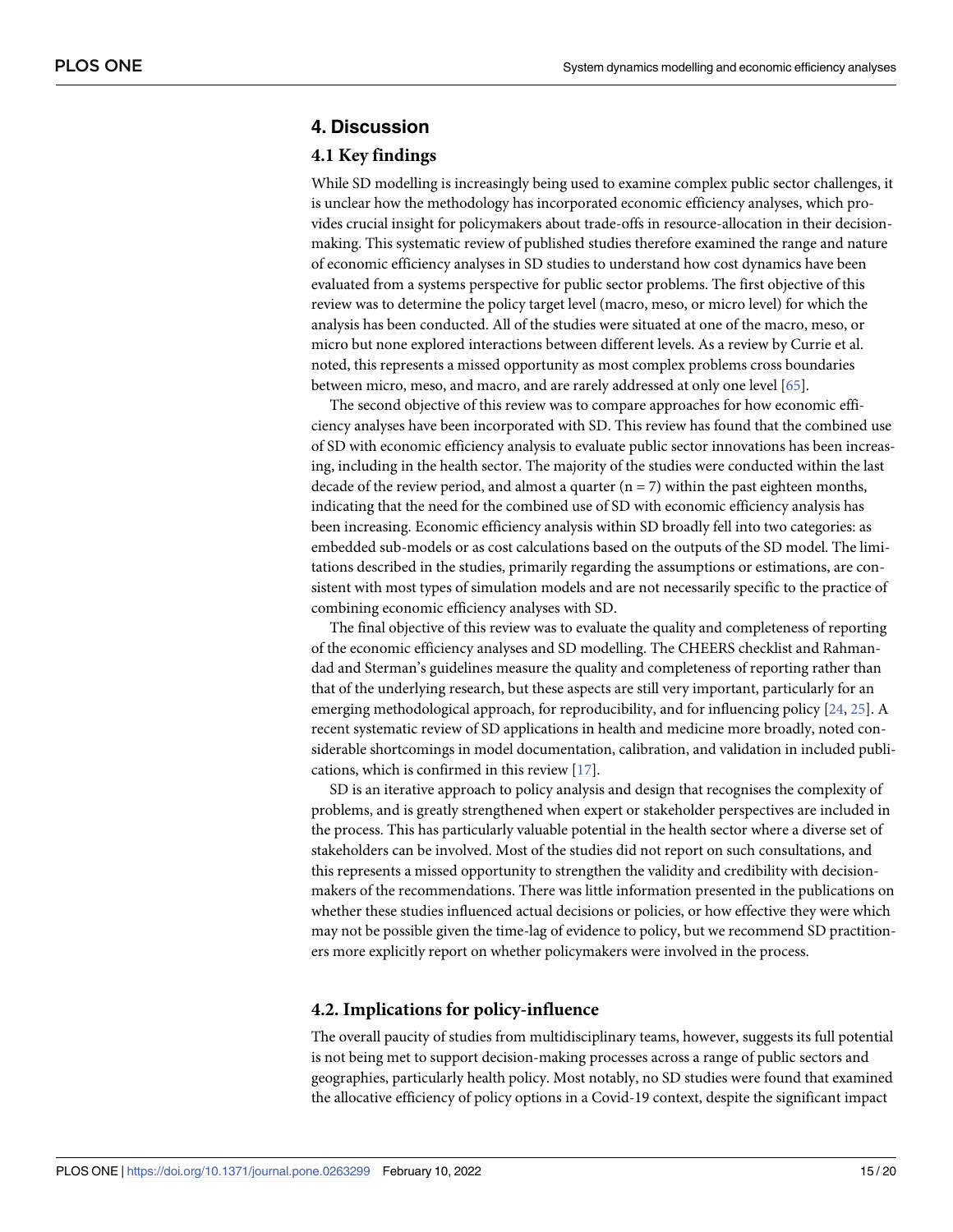<span id="page-15-0"></span>of the pandemic on human health and government budgets. Jay Wright Forrester, considered the founding father of SD, stated that "the failure of system dynamics to penetrate governments lies directly with the system dynamics profession and not with those in government" [\[65\]](#page-19-0). It is important for the SD community to facilitate making its methodology more mainstream and disseminating its contributions across disciplines, as results could help allow public sector decision-makers limited deploy limited resources better. In the process, its application prompts organizations to ask "what if?" questions, which can reveal the unforeseen implications of innovations. This is part of what is considered the purpose of the 'anticipation' dimension of Stilgoe et al.'s (2013) Framework for Responsible Innovation, which aims for more responsibility in the governance of emerging science and innovation through four integrated dimensions: anticipation, reflexivity, inclusion, and responsiveness [\[66\]](#page-19-0). Responsible innovation acknowledges that innovations can be unpredictable in terms of impacts, beneficial or otherwise and the use of SD to test alternative scenarios in a systematic way and assess their costs and benefits, can help ensure more responsible practice in the introduction of innovations in the public sector.

## **5. Limitations**

This study relies on English-language studies available in the public domain and the use of SD terminology in the title or abstract, and it is therefore likely that some studies using SD may have been missed that are not published or used different terminology to describe their modelling approach. Furthermore, there may be debate over our selection framework, particularly the exclusion of applications of economic efficiency analyses with SD in the private sector.

# **6. Conclusion**

The Covid-19 pandemic has highlighted the role and obligations the world's public sectors face in tackling major challenges. Decision-makers have to grapple not only with ensuring the cost-effectiveness of policy measures during disruptions, but also ensure the protection of key sectors such as the health system or R&D ecosystem. Systems science modelling approaches combined with economic allocative efficiency analysis can play an important role in producing realistic evidence on policy options for decision-makers. There is a significant lack however in the scientific literature, assessing the economic allocative implications of policies in complex systems. This is the first systematic review examining the range and nature of economic efficiency analyses with SD methodologies for complex public policy problems. This review reveals that SD has a high applicability and demonstrated capability to evaluate the economic efficiencies of public sector innovations but is currently not utilized to its full potential to help decision-makers in developing effective actions. Future modelling studies should adhere more closely to good practice guidelines, in particular uncertainty and statistical significance analysis. Further application of this approach in the health sector would be welcome to develop the methodology further.

## **Supporting information**

**S1 [Table.](http://www.plosone.org/article/fetchSingleRepresentation.action?uri=info:doi/10.1371/journal.pone.0263299.s001) Search terms and strategy.** (DOCX)

**S1 [Appendix](http://www.plosone.org/article/fetchSingleRepresentation.action?uri=info:doi/10.1371/journal.pone.0263299.s002). List of source articles in the systematic review.** (DOCX)

**S2 [Table.](http://www.plosone.org/article/fetchSingleRepresentation.action?uri=info:doi/10.1371/journal.pone.0263299.s003) PRISMA checklist.** (DOCX)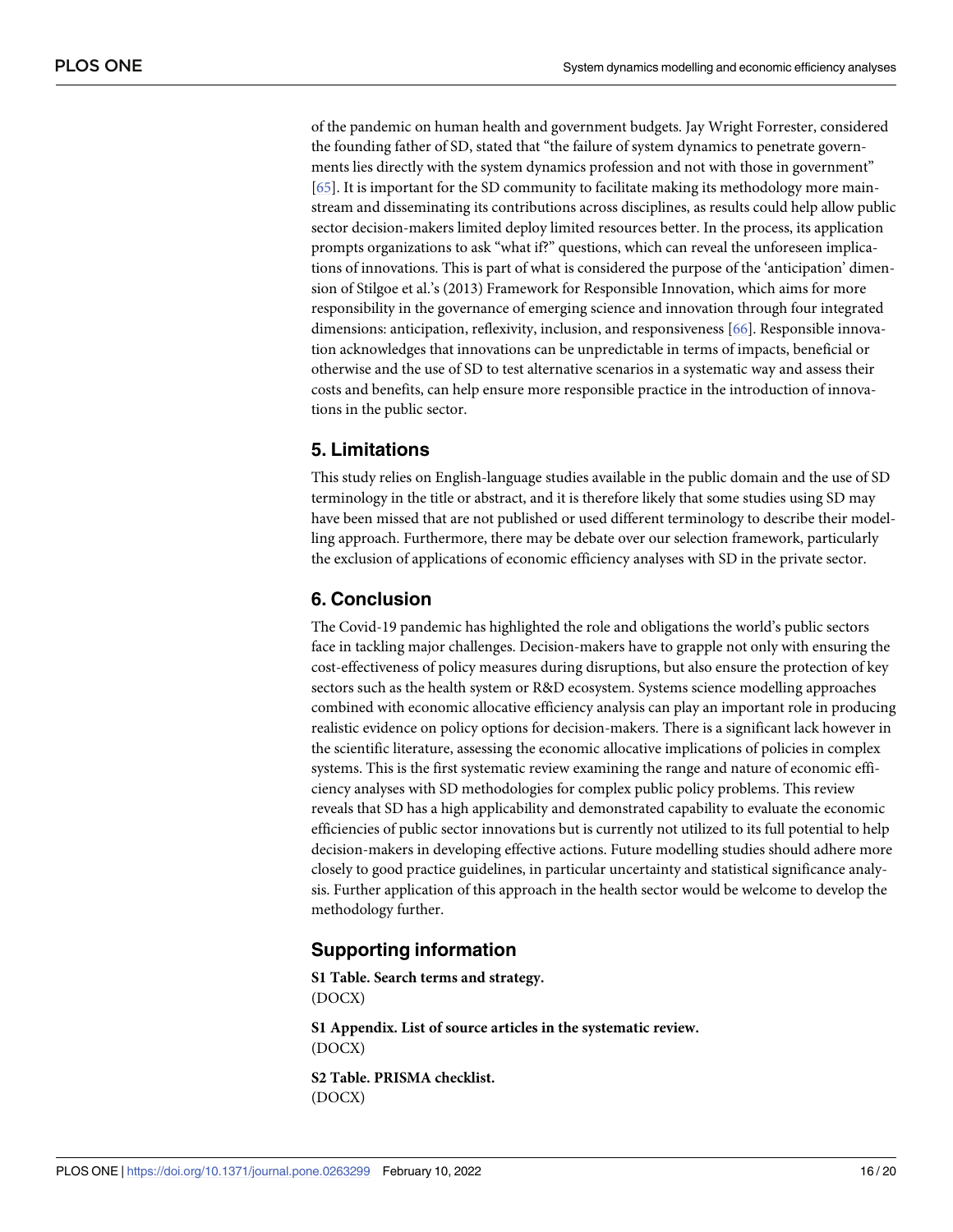### <span id="page-16-0"></span>**Acknowledgments**

The authors would like to thank Christine Agbenu for contributing as third reviewer to the study screening process.

## **Author Contributions**

**Conceptualization:** Nidhee Jadeja, Nina J. Zhu, Reda M. Lebcir, Raheelah Ahmad.

**Formal analysis:** Nidhee Jadeja, Nina J. Zhu, Raheelah Ahmad.

**Methodology:** Nidhee Jadeja, Nina J. Zhu, Raheelah Ahmad.

**Supervision:** Franco Sassi, Alison Holmes, Raheelah Ahmad.

**Writing – original draft:** Nidhee Jadeja.

**Writing – review & editing:** Nidhee Jadeja, Nina J. Zhu, Reda M. Lebcir, Franco Sassi, Alison Holmes, Raheelah Ahmad.

#### **References**

- **[1](#page-1-0).** Jordan A. and Huitema D., "Policy innovation in a changing climate: sources, patterns and effects.," Global Environmental Change, vol. 19, pp. 387–394, 2014.
- **[2](#page-1-0).** Gault F., "Defining and measuring innovation in all sectors of the economy. Research Policy.," Research Policy, vol. 42, no. 47, pp. 617–622, 2018.
- **[3](#page-1-0).** Greenhalgh T. and Papoutsi C., "Studying complexity in health services research: desperately seeking an overdue paradigm shift. BMC Medicine.," BMC Medicine, vol. 16, no. 1, p. 95, 2018. [https://doi.org/](https://doi.org/10.1186/s12916-018-1089-4) [10.1186/s12916-018-1089-4](https://doi.org/10.1186/s12916-018-1089-4) PMID: [29921272](http://www.ncbi.nlm.nih.gov/pubmed/29921272)
- **[4](#page-1-0).** Rutter H., Savona N., Glonti K., Bibby J., Cummins S., Finegood D., et al. Thomas and M. White, "The need for a complex systems model of evidence for public health.," Lancet, vol. 390, no. 10112, pp. 2602–2604, 2017. [https://doi.org/10.1016/S0140-6736\(17\)31267-9](https://doi.org/10.1016/S0140-6736(17)31267-9) PMID: [28622953](http://www.ncbi.nlm.nih.gov/pubmed/28622953)
- **[5](#page-1-0).** Atkinson J., Wells R., Page A., Dominello A., Haines M. and Wilson A., "Applications of system dynamics modelling to support health policy.," Health Research Practice, vol. 25, no. 3, 2015. [https://doi.org/](https://doi.org/10.17061/phrp2531531) [10.17061/phrp2531531](https://doi.org/10.17061/phrp2531531) PMID: [26243490](http://www.ncbi.nlm.nih.gov/pubmed/26243490)
- **[6](#page-1-0).** Society S. D., "What is SD? Introduction to System Dynamics.," [Online]. Available: [https://www.](https://www.systemdynamics.org/what-is-sd) [systemdynamics.org/what-is-sd](https://www.systemdynamics.org/what-is-sd). [Accessed 12 December 2019].
- **[7](#page-1-0).** Forrester J., Industrial Dynamics, Cambridge: MIT Press, 1961.
- **[8](#page-1-0).** Ahmad S., Tahar R., Muhammad-Sukki F., Munir A. and Rahim R., "Application of system dynamics approach in elecricity sector modelling: A review," Renew. Sustain. Energy Rev., vol. 56, pp. 29–37, 2016.
- **[9](#page-1-0).** Ding Z., Gong W., Li S. and Wu Z., "System dynamics versus agent-based modeling: a review of complexity simulation in construction waste management.," Sustainability, vol. 10, no. 2484, 2018.
- **[10](#page-1-0).** Maidstone R., "Discrete event simulation, system dynamics, and agent-based simulation: Discussion and comparison.," 2012. [Online]. Available: [https://pdfs.semanticscholar.org/75b3/](https://pdfs.semanticscholar.org/75b3/096c6bd86eb1f946cacf8fde82fb37763c34.pdf?_ga=2.232021663.1870025104.1591881940-1394180601.1591881940) [096c6bd86eb1f946cacf8fde82fb37763c34.pdf?\\_ga=2.232021663.1870025104.1591881940-](https://pdfs.semanticscholar.org/75b3/096c6bd86eb1f946cacf8fde82fb37763c34.pdf?_ga=2.232021663.1870025104.1591881940-1394180601.1591881940) [1394180601.1591881940](https://pdfs.semanticscholar.org/75b3/096c6bd86eb1f946cacf8fde82fb37763c34.pdf?_ga=2.232021663.1870025104.1591881940-1394180601.1591881940). [Accessed 11 June 2020].
- **[11](#page-1-0).** Sumari S., Ibrahim R. and Zakaria N., "Qualitative Analysis in System Dynamics for Health Care System.," Journal of information systems research and innovation, vol. 6, 2014.
- **[12](#page-2-0).** Homer J. and Hirsch G., "System dynamics modeling for public health: background and opportunities.," Am J Public Health, vol. 96, no. 3, pp. 452–8, 2006. <https://doi.org/10.2105/AJPH.2005.062059> PMID: [16449591](http://www.ncbi.nlm.nih.gov/pubmed/16449591)
- **[13](#page-2-0).** Rouwette E., Vennix J. and van Mullekom T., "Group model building effectiveness: a review of assessment studies.," System Dynamics Review, vol. 18, no. 1, pp. 5–45, 2002.
- **[14](#page-2-0).** Ghaffarzadegan N., Lyneis J. and Richardson G., "How small system dynamics models can help the public policy process.," System Dynamics Review, vol. 27, no. 1, 2010.
- **15.** Porter W., "The value of system dynamics modelling in policy analytics and planning.," in Policy Analytics, Modelling, and Informatics, Springer, 2018.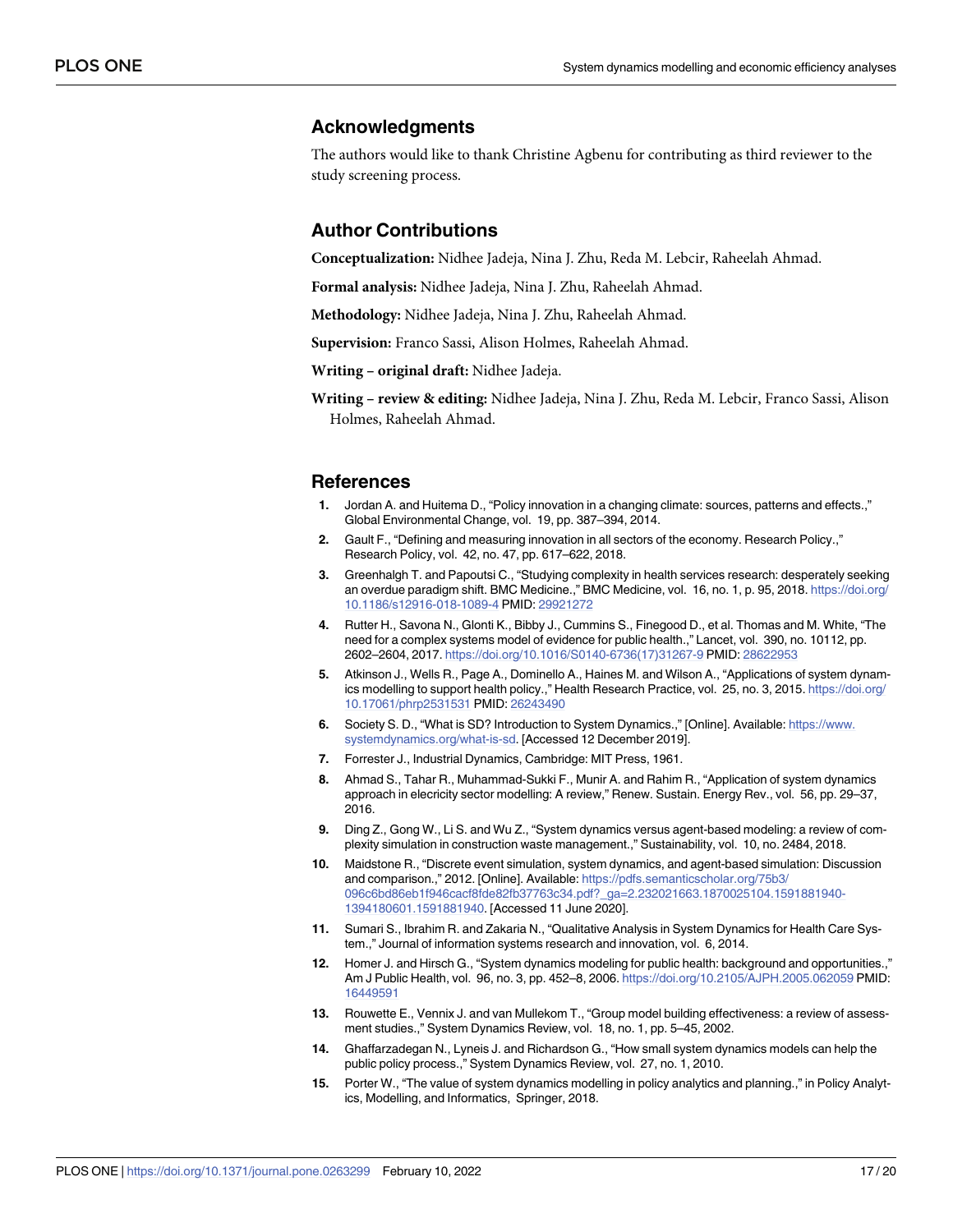- <span id="page-17-0"></span>**16.** Cavana R. and Clifford L., "Demonstrating the utility of system dynamics for public policy analysis in New Zealand: the case of excise tax policy on tobacco.," System Dynamics Review, vol. 22, pp. 321– 348, 2006.
- **[17](#page-2-0).** Darabi N. and Hosseinichimeh N., "System dynamics modelling in health and medicine: a systematic literature review.," System Dynamics Review, vol. 36, no. 1, 2020. <https://doi.org/10.1002/sdr.1655> PMID: [32834468](http://www.ncbi.nlm.nih.gov/pubmed/32834468)
- **[18](#page-2-0).** Palmer S. and Torgerson D., "Economic notes: definitions of efficiency.," BMJ, vol. 318, no. 7191, p. 1136, 1999. <https://doi.org/10.1136/bmj.318.7191.1136> PMID: [10213735](http://www.ncbi.nlm.nih.gov/pubmed/10213735)
- **[19](#page-2-0).** Shiell A., Donaldson C., Mitton C. and Currie G., "Health economic evaluation," Journal of epidemiology and community health., vol. 56, pp. 85–88, 2002. <https://doi.org/10.1136/jech.56.2.85> PMID: [11812804](http://www.ncbi.nlm.nih.gov/pubmed/11812804)
- **[20](#page-2-0).** National Institute for Health and Care Excellence, "Incorporating economic evaluation. Developing NICE guidelines: the manual.," 31 October 2014. [Online]. Available: [https://www.nice.org.uk/process/](https://www.nice.org.uk/process/pmg20/chapter/incorporating-economic-evaluation) [pmg20/chapter/incorporating-economic-evaluation](https://www.nice.org.uk/process/pmg20/chapter/incorporating-economic-evaluation). [Accessed 1 April 2020].
- **[21](#page-2-0).** Manning M. and Johnson S., "Economic Analysis and Public Policy," in Economic Analysis and Efficiency in Policing, Criminal Justice and Crime Reduction: What Works?, London, Palgrave Macmillan, 2016.
- **[22](#page-2-0).** Nguyen T., Cook S. and Ireland V., "Application of system dynamics to evaluate the social and economic benefits of infrastructure projects.," Systems, vol. 5, no. 29, 2017.
- **[23](#page-9-0).** Duintjer Tebbens R. and Thompson K., "Priority shifting and the dynamics of managing eradicable infectious diseases.," Management Science, vol. 55, no. 4, pp. 650–663, 2009.
- **[24](#page-14-0).** Husereau D., Drummond M., Petrou S., Carswell C., Moher D., Greenberg D., et al. "Consolidated Health Economic Evaluation Reporting Standards (CHEERS) Statement.," BMJ, vol. 346, no. f1049, 2013.
- **[25](#page-3-0).** Rahmandad H. and Sterman J., "Reporting guidelines for simulation-based research in social sciences.," System Dynamics Review, 2012.
- **[26](#page-2-0).** Davahli M., Karwowski W. and Taiar R., "A system dynamics simulation applied to healthcare: a systematic review.," International Journal of Environmental Research and Public Health, vol. 17, no. 5741, 2020. <https://doi.org/10.3390/ijerph17165741> PMID: [32784439](http://www.ncbi.nlm.nih.gov/pubmed/32784439)
- **[27](#page-2-0).** Higgins J., Lasserson T., Chandler J., Tovey D. and Churchill R., "Standards for the conduct of new Cochrane Intervention Reviews.," in Methodological Expectations of Cochrane Intervention Reviews., London, Cochrane, 2016.
- **[28](#page-3-0).** Fontoura W., Chaves G. and Ribeiro G., "The Brazilian urban mobility policy: The impact in Sao Paulo transport system using system dynamics," Transport Policy, vol. 73, pp. 51–61, 2019.
- **[29](#page-3-0).** Lam A. and Mercure J.-F., "Which policy mixes are best for decarbonising passenger cars? Simulating interactions among taxes, subsidies and regulations for the United Kingdom, the United States, Japan, China, and India," Energy Research & Social Science, vol. 75, no. 101951, 2021.
- **[30](#page-3-0).** Page M., McKenzie J., Bossuyt P., Boutron I., Hoffmann T., Mulrow C. and et al., "The PRISMA 2020 statement: an updated guideline for reporting systematic reviews.," BMJ, vol. 372, no. n71, 2021.
- **[31](#page-3-0).** Windrum P. and Koch P., Innovation and entrepreneurship in public services., Cheltenham: Edward Elgar, 2008. <https://doi.org/10.1111/j.1365-2141.2008.07371.x> PMID: [18759759](http://www.ncbi.nlm.nih.gov/pubmed/18759759)
- **[32](#page-12-0).** Ahmad S., "The Cost-Effectiveness of Raising the Legal Smoking Age in California.," Medical Decision Making, vol. 25, no. 3, pp. 330–340, 2005. <https://doi.org/10.1177/0272989X05276859> PMID: [15951460](http://www.ncbi.nlm.nih.gov/pubmed/15951460)
- **[33](#page-4-0).** Ahmad S., "Closing the youth access gap: The projected health benefits and cost savings of a national policy to raise the legal smoking age to 21 in the United States.," Health Policy, vol. 75, no. 1, pp. 74– 84, 2005. <https://doi.org/10.1016/j.healthpol.2005.02.004> PMID: [16298230](http://www.ncbi.nlm.nih.gov/pubmed/16298230)
- **[34](#page-9-0).** Mahmoudian-Dehkordi A. and Sadat S., "A Generic Simulation Model of the Relative Cost-Effectiveness of ICU Versus Step-down (IMCU) Expansion.," Journal of Intensive Care Medicine, 2017. [https://](https://doi.org/10.1177/0885066617737303) [doi.org/10.1177/0885066617737303](https://doi.org/10.1177/0885066617737303) PMID: [29088994](http://www.ncbi.nlm.nih.gov/pubmed/29088994)
- **[35](#page-11-0).** Kivuti-Block L., McDonnell G., Abdul R. and Pokhariyal G., "System Dynamics model of cervical cancer vaccination and screening interventions in Kenya.," Cost effectiveness and resource allocation, vol. 12, no. 26, 2014.
- **[36](#page-5-0).** Ansah J. P., Sheng Hng K. L., Ahmad S. and Goh C., "Evaluating the impact of upstream and downstream interventions on chronic kidney disease and dialysis care: a simulation analysis," System Dynamics Review, vol. 37, no. 1, pp. 32–58, 2021.
- **[37](#page-5-0).** Sluijs T., Lokkers L., Özsezen S., Veldhuis G. and Wortelboer H., "An Innovative Approach for Decision-Making on Designing Lifestyle Programs to Reduce Type 2 Diabetes on Dutch Population Level Using Dynamic Simulations.," Front Public Health, vol. Apr, no. 29;9, p. 652694, 2021. [https://doi.org/](https://doi.org/10.3389/fpubh.2021.652694) [10.3389/fpubh.2021.652694](https://doi.org/10.3389/fpubh.2021.652694) PMID: [33996729](http://www.ncbi.nlm.nih.gov/pubmed/33996729)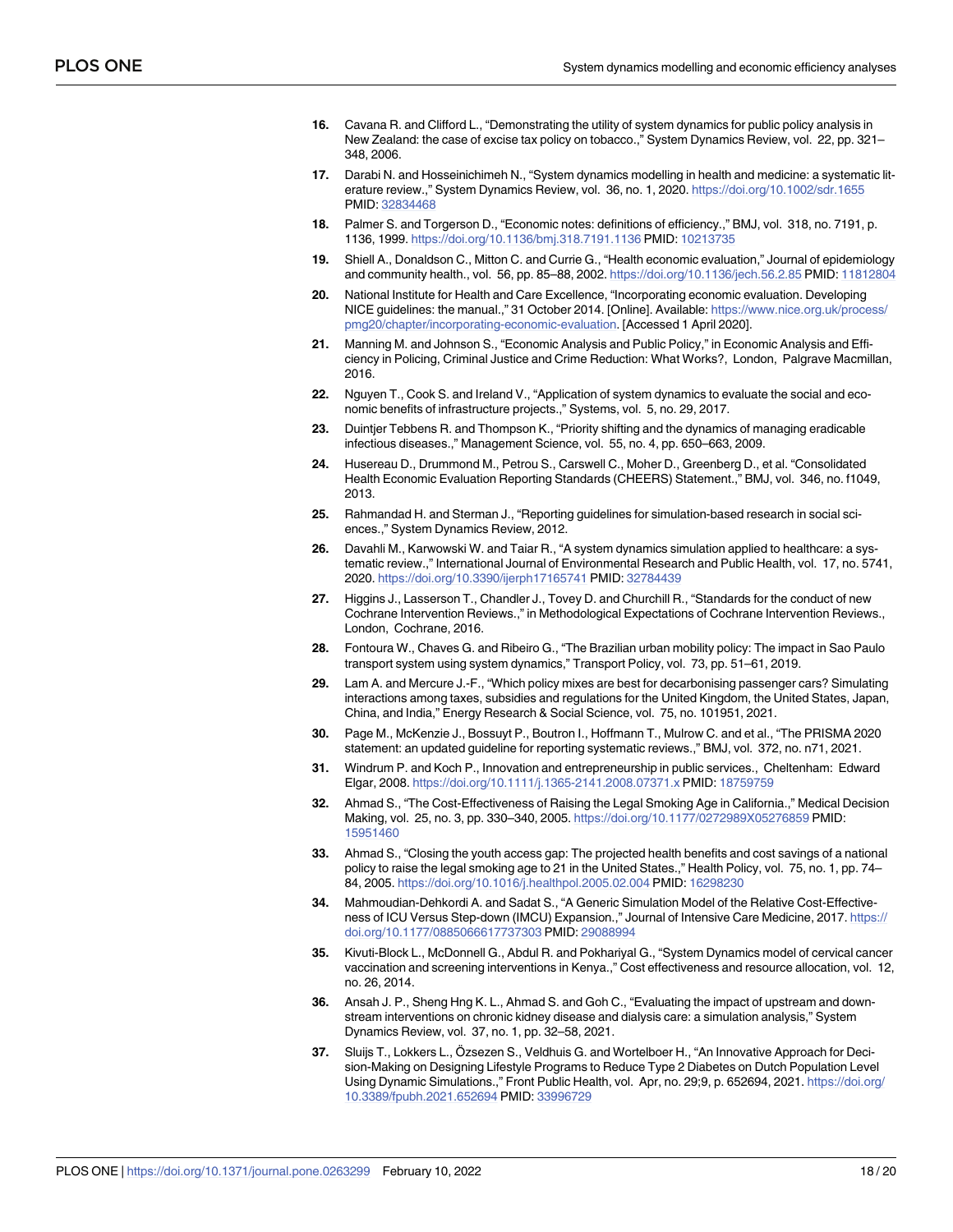- <span id="page-18-0"></span>**[38](#page-5-0).** Alirezaei M., Onat N., Tatari O. and Abdel-Aty M., "The climate change-road safety-economy nexus: A Systems Dynamics Approach to Understanding Complex Interdependencies.," Systems, 2017.
- **[39](#page-5-0).** Al-Foraih R., Sreekanth K., Alasseri R. and Al-Osaimi S., "A System Dynamic Energy Economic Assessment Model for Road Transportation," International Energy Journal, vol. 20, no. Special Issue 3A, pp. 497–508, 2020.
- **[40](#page-5-0).** Assaf H., "A hydro-economic model for managing groundwater resources in semi-arid regions.," Water resources management, pp. 85–96, 2009.
- **[41](#page-9-0).** Tuulonen A., Salminen H. and Linna M., "The need and total cost of Finnish eyecare services: a simulation model for 2005–2040.," Acta Opthalmologica, vol. 87, no. 8, pp. 820–829, 2009. [https://doi.org/10.](https://doi.org/10.1111/j.1755-3768.2009.01532.x) [1111/j.1755-3768.2009.01532.x](https://doi.org/10.1111/j.1755-3768.2009.01532.x) PMID: [19740130](http://www.ncbi.nlm.nih.gov/pubmed/19740130)
- **[42](#page-9-0).** Tejada J., Ivy J., King R., Wilson J., Ballan M., Kay M., et al. "Combined DES/SD model of breast cancer screening for older women, II: screening-and-treatment simulation.," IIE Transactions, vol. 46, pp. 707– 727, 2014.
- **[43](#page-9-0).** Tengs T., Osgood N. and Chen L., "The cost-effectiveness of intensive national school-based antitobacco education: results from the tobacco policy model.," Prev Med, vol. 33, no. 6, pp. 558–570, 2001. <https://doi.org/10.1006/pmed.2001.0922> PMID: [11716651](http://www.ncbi.nlm.nih.gov/pubmed/11716651)
- **[44](#page-9-0).** Homer J., Wile K., Hirsch G., Trogdon J., Honeycutt A., Milstein B., et al. "Prevention Impacts Simulation Model (PRISM)," System Dynamics Society, 2021. [Online]. Available: [https://systemdynamics.](https://systemdynamics.org/prism/) [org/prism/](https://systemdynamics.org/prism/). [Accessed 30th June 2021].
- **[45](#page-9-0).** Hirsch G., Homer J., Trogdon J., Wile K. and Orenstein D., "Using Simulation to Compare 4 Categories of Interventions for Reducing Cardiovascular Disease Risks.," American Journal of Public Health, vol. 104, no. 7, pp. 1187–1195, 2014. <https://doi.org/10.2105/AJPH.2013.301816> PMID: [24832142](http://www.ncbi.nlm.nih.gov/pubmed/24832142)
- **[46](#page-9-0).** Yarnoff B., Bradley C., Honeycutt A., Soler R. and Orenstein D., "Estimating the Relative Impact of Clinical and Preventive Community-Based Interventions: An Example Based on the Community Transformation Grant Program.," Prev Chronic Dis., vol. Jul 3, no. 16, p. E87, 2019. [https://doi.org/10.5888/](https://doi.org/10.5888/pcd16.180594) [pcd16.180594](https://doi.org/10.5888/pcd16.180594) PMID: [31274409](http://www.ncbi.nlm.nih.gov/pubmed/31274409)
- **[47](#page-9-0).** Honeycutt A., Bradley C., Khavjou O., Yarnoff B., Soler R. and Orenstein D., "Simulated impacts and potential cost effectiveness of Communities Putting Prevention to Work: Tobacco control interventions in 21 U.S. communities, 2010–2020," Prev Med., vol. Mar, no. 120, pp. 100–106, 2019. [https://doi.org/](https://doi.org/10.1016/j.ypmed.2019.01.005) [10.1016/j.ypmed.2019.01.005](https://doi.org/10.1016/j.ypmed.2019.01.005) PMID: [30659909](http://www.ncbi.nlm.nih.gov/pubmed/30659909)
- **[48](#page-11-0).** Erten M., Fernandez L., Ng H., McKinnon W., Heald B., Koliba C., et al. "Universal Versus Targeted Screening for Lynch Syndrome: Comparing Ascertainment and Costs Based on Clinical Experience.," Dig Dis Sci, vol. 61, no. 10, pp. 2887–2895, 2016. <https://doi.org/10.1007/s10620-016-4218-y> PMID: [27384051](http://www.ncbi.nlm.nih.gov/pubmed/27384051)
- **[49](#page-11-0).** Evenden D., Brailsford S., Kipps C., Roderick P. and Walsh B., "Computer simulation of dementia care demand heterogeneity using hybrid simulation methods: improving population-level modelling with individual patient decline trajectories.," Public Health., vol. Sep, no. 186, pp. 197–203, 2020. [https://doi.](https://doi.org/10.1016/j.puhe.2020.07.018) [org/10.1016/j.puhe.2020.07.018](https://doi.org/10.1016/j.puhe.2020.07.018) PMID: [32861920](http://www.ncbi.nlm.nih.gov/pubmed/32861920)
- **[50](#page-11-0).** World Health Organization, "Disability Adjusted Life Years, Global Health Observatory Data.," [Online]. Available: [https://www.who.int/gho/mortality\\_burden\\_disease/daly\\_rates/text/en/](https://www.who.int/gho/mortality_burden_disease/daly_rates/text/en/). [Accessed 1 April 2020].
- **[51](#page-11-0).** Macmillan A., Connor J., Witten K., Kearns R., Rees D. and Woodward A., "The Societal Costs and Benefits of Commuter Bicycling: Simulating the Effects of Specific Policies Using System Dynamics Modeling.," Environmental Health Perspectives, vol. 122, no. 4, pp. 335–344, 2014. [https://doi.org/10.](https://doi.org/10.1289/ehp.1307250) [1289/ehp.1307250](https://doi.org/10.1289/ehp.1307250) PMID: [24496244](http://www.ncbi.nlm.nih.gov/pubmed/24496244)
- **[52](#page-12-0).** Schade W. and Rothengatter W., "Improving Assessment of Transport Policies by Dynamic Cost-Benefit Analysis.," Transportation Research Record, pp. 107–114, 2015.
- **53.** Shih Y. and Tseng C., "Cost-benefit analysis of sustainable energy development using life-cycle cobenefits assessment and the system dynamics approach.," Applied Energy, vol. 119, pp. 57–66, 2014.
- **[54](#page-11-0).** Evenden D., Harper PR, Brailsford S. and Harindra V., "System Dynamics modelling of Chlamydia infection for screening intervention planning and cost-benefit estimation.," IMA Journal of Management Mathematics, vol. 16, pp. 265–279, 2005.
- **55.** van Zyl A. and Jooste J. L., "Retaining and recycling water to address water scarcity in the City of Cape Town," Development Southern Africa, no. Aug, 2020.
- **56.** MacAskill S., Sahin O., Stewart R., Roca E. and Liu B., "Examining green affordable housing policy outcomes in Australia: A systems approach," Journal of Cleaner Production, vol. 293, no. 126212, 2021.
- **[57](#page-11-0).** Chen Y.-C., "System dynamics evaluation of household water use behavior and associated greenhouse gas emissions and environmental costs: A case study of Taipei city," Journal of Water Process Engineering, vol. 37, no. 101409, 2020.